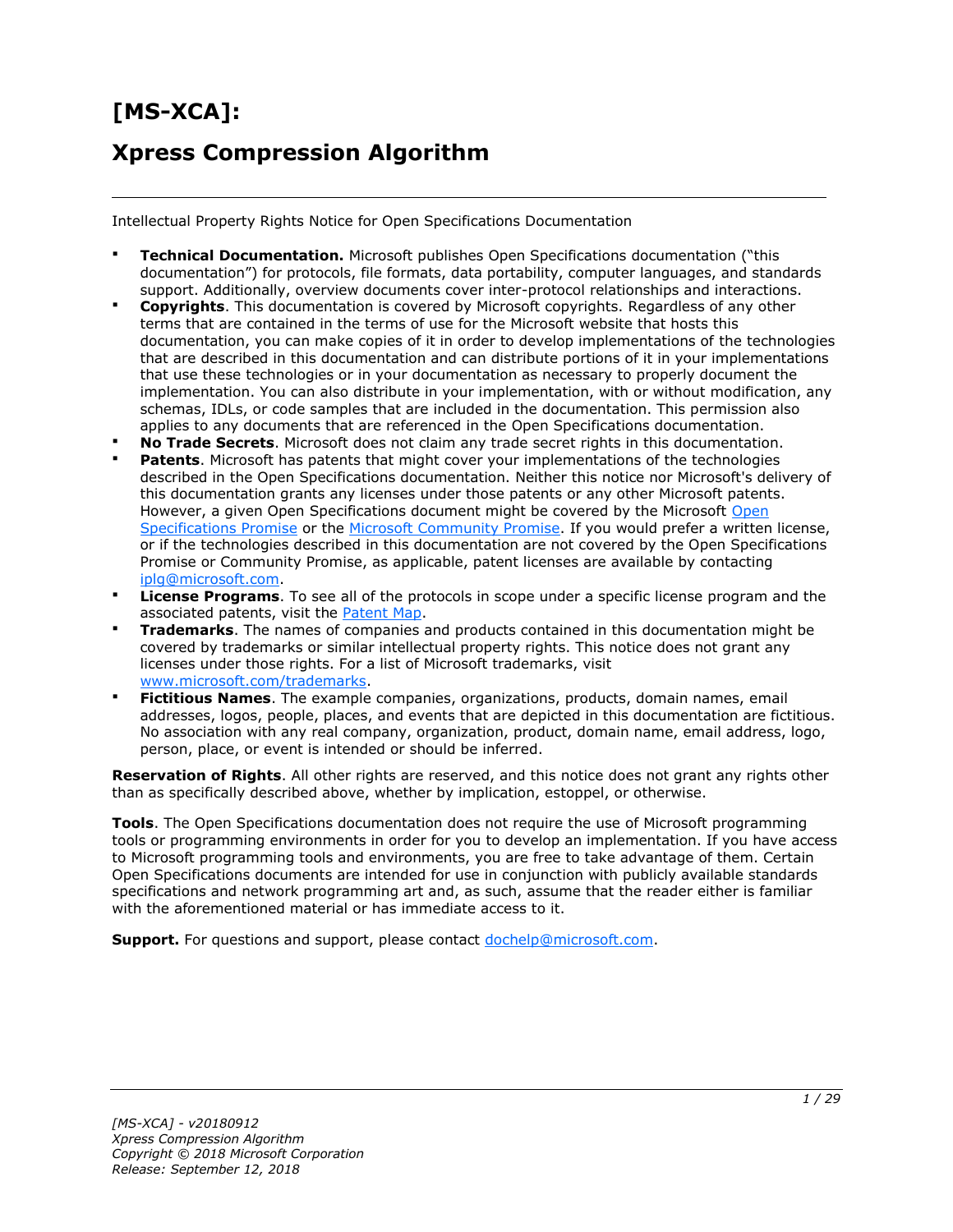# **Revision Summary**

| Date       | <b>Revision</b><br><b>History</b> | <b>Revision</b><br><b>Class</b> | <b>Comments</b>                                                                 |  |  |
|------------|-----------------------------------|---------------------------------|---------------------------------------------------------------------------------|--|--|
| 12/16/2011 | 1.0                               | <b>New</b>                      | Released new document.                                                          |  |  |
| 3/30/2012  | 1.0                               | None                            | No changes to the meaning, language, or formatting of the<br>technical content. |  |  |
| 7/12/2012  | 1.0                               | None                            | No changes to the meaning, language, or formatting of the<br>technical content. |  |  |
| 10/25/2012 | 2.0                               | Major                           | Significantly changed the technical content.                                    |  |  |
| 1/31/2013  | 2.0                               | None                            | No changes to the meaning, language, or formatting of the<br>technical content. |  |  |
| 8/8/2013   | 2.0                               | None                            | No changes to the meaning, language, or formatting of the<br>technical content. |  |  |
| 11/14/2013 | 2.1                               | Minor                           | Clarified the meaning of the technical content.                                 |  |  |
| 2/13/2014  | 2.1                               | None                            | No changes to the meaning, language, or formatting of the<br>technical content. |  |  |
| 5/15/2014  | 2.1                               | None                            | No changes to the meaning, language, or formatting of the<br>technical content. |  |  |
| 6/30/2015  | 3.0                               | Major                           | Significantly changed the technical content.                                    |  |  |
| 10/16/2015 | 3.0                               | None                            | No changes to the meaning, language, or formatting of the<br>technical content. |  |  |
| 7/14/2016  | 3.0                               | None                            | No changes to the meaning, language, or formatting of the<br>technical content. |  |  |
| 6/1/2017   | 3.0                               | None                            | No changes to the meaning, language, or formatting of the<br>technical content. |  |  |
| 9/15/2017  | 4.0                               | Major                           | Significantly changed the technical content.                                    |  |  |
| 9/12/2018  | 5.0                               | Major                           | Significantly changed the technical content.                                    |  |  |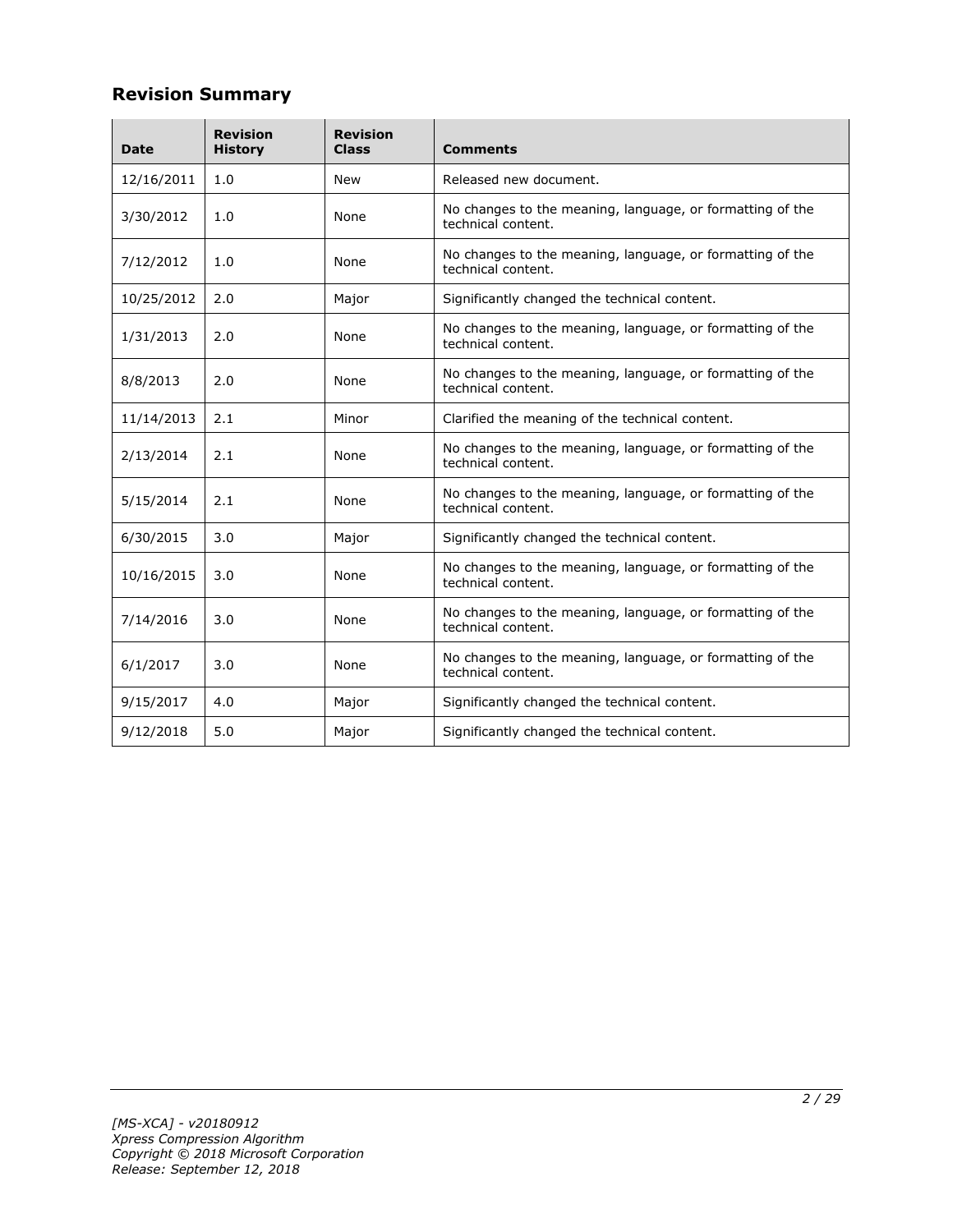# **Table of Contents**

| 1             |                    |  |
|---------------|--------------------|--|
| 1.1           |                    |  |
| 1.2           |                    |  |
|               | 1.2.1              |  |
|               | 1.2.2              |  |
| 1.3           |                    |  |
| 1.4           |                    |  |
| 1.5           |                    |  |
| 1.6           |                    |  |
| $\mathbf{2}$  |                    |  |
| 2.1           |                    |  |
|               | 2.1.1              |  |
|               | 2.1.2              |  |
|               | 2.1.3              |  |
|               | 2.1.4              |  |
|               | 2.1.4.1            |  |
|               | 2.1.4.2            |  |
|               | 2.1.4.3            |  |
|               |                    |  |
|               | 2.2.1              |  |
|               | 2.2.2              |  |
|               | 2.2.3              |  |
|               | 2.2.4              |  |
| 2.3           |                    |  |
| 2.3.1         |                    |  |
|               | 2.3.2              |  |
|               | 2.3.3              |  |
|               | 2.3.4              |  |
| 2.4           |                    |  |
| 2.4.1         |                    |  |
|               | 2.4.2              |  |
|               | 2.4.3              |  |
|               | 2.4.4              |  |
| $2.5^{\circ}$ |                    |  |
|               | 2.5.1              |  |
|               | 2.5.1.1<br>2.5.1.2 |  |
|               | 2.5.1.3            |  |
|               | 2.5.1.4            |  |
|               | 2.5.2              |  |
|               | 2.5.3              |  |
| 2.5.4         |                    |  |
|               |                    |  |
|               |                    |  |
| 3.1           |                    |  |
| 3.2           |                    |  |
| 3.3           |                    |  |
|               |                    |  |
| 4.1           |                    |  |
| 4.2           |                    |  |
|               |                    |  |
| 5             |                    |  |
| 6             |                    |  |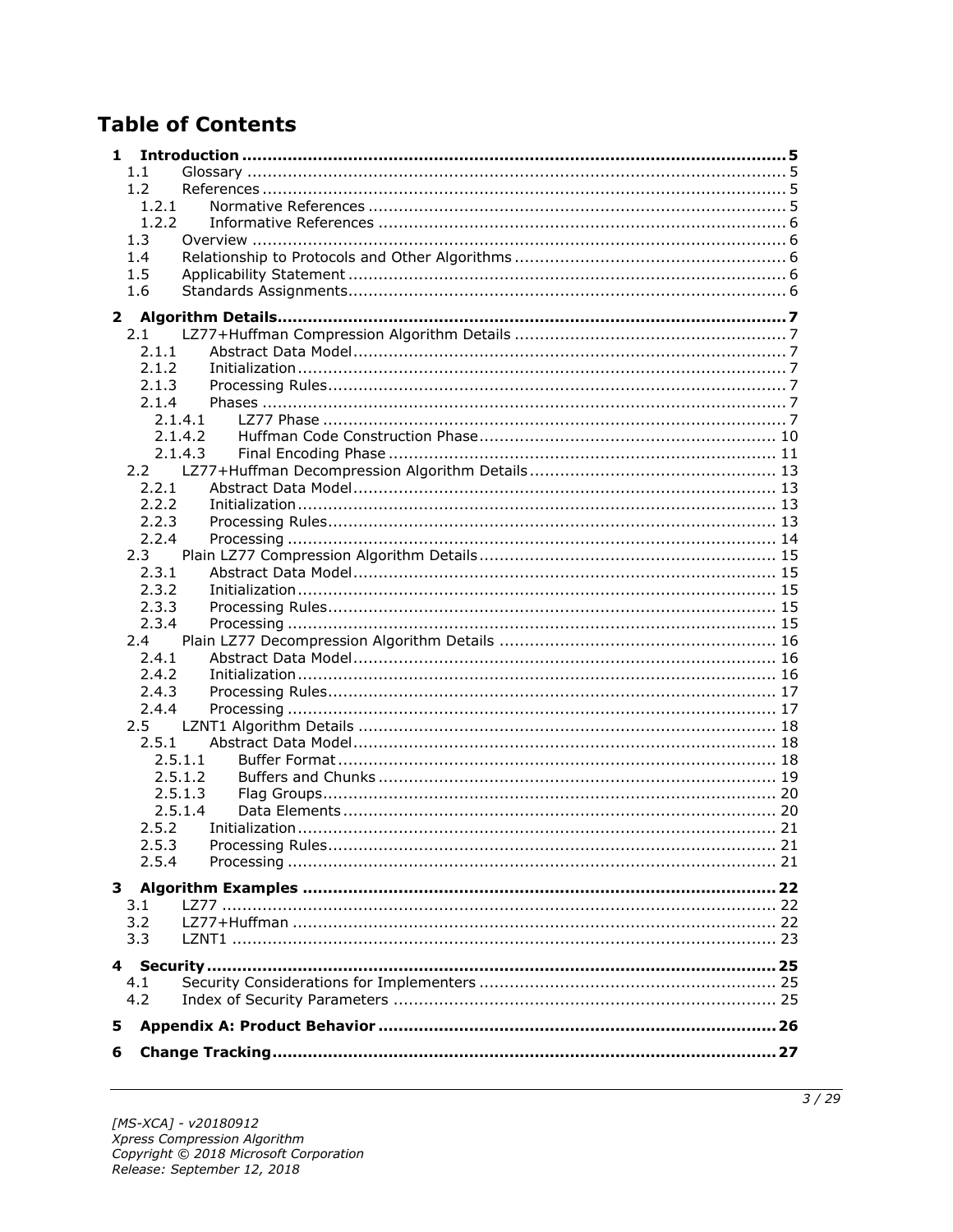| $\sim$ |  |
|--------|--|
|--------|--|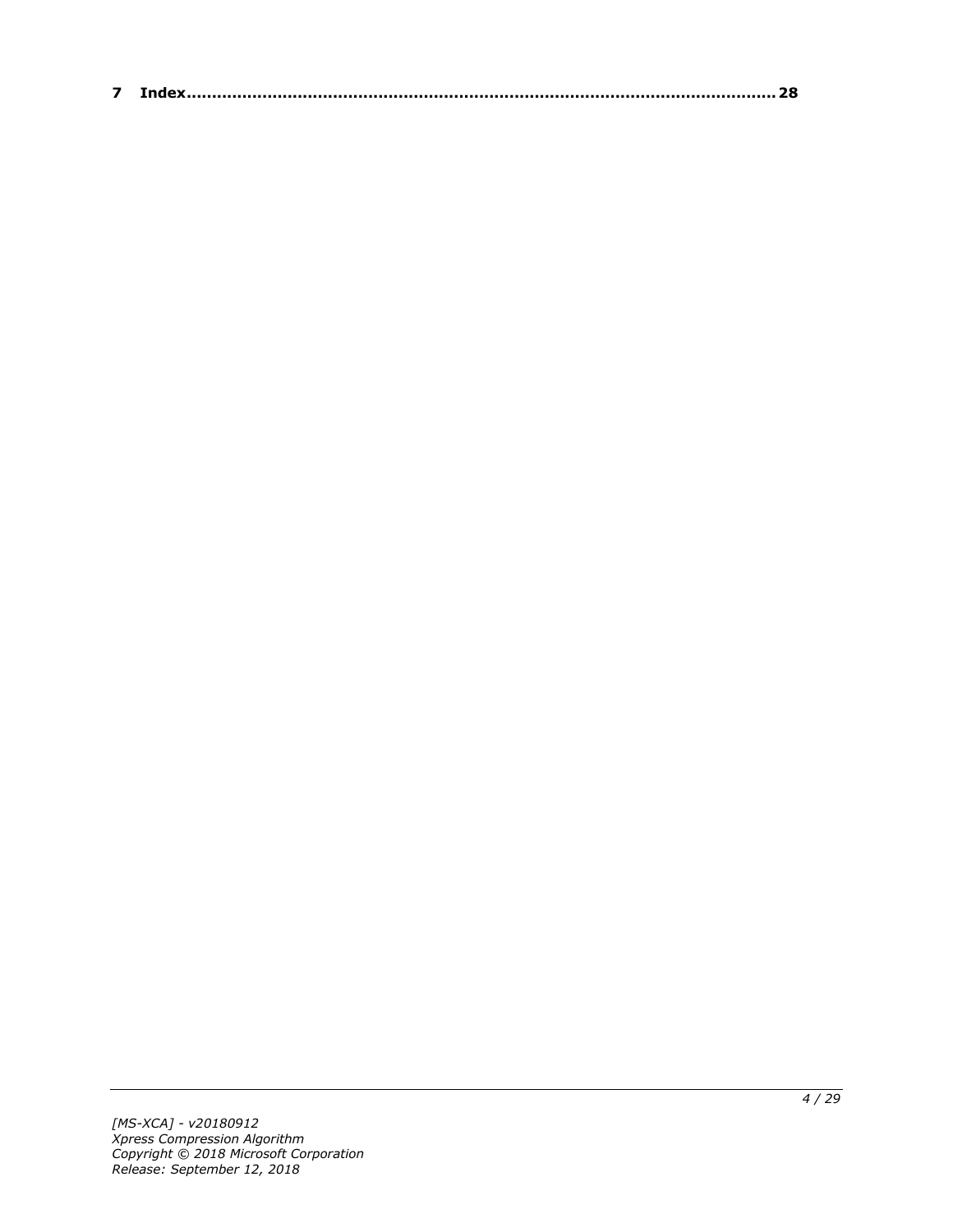# <span id="page-4-0"></span>**1 Introduction**

The Xpress Compression Algorithm has three variants, all designed for speed.

The fastest variant, Plain LZ77, implements the **[LZ77](#page-4-4)** algorithm [\(\[UASDC\]\)](https://go.microsoft.com/fwlink/?LinkId=90549).

A slower variant, LZ77+Huffman, adds a Huffman encoding pass on the LZ77 data.

A third variant, LZNT1, implements LZ77 without the Huffman encoding pass of the second variant, but with an encoding process less complex than Plain LZ77.

Sections 1.6 and 2 of this specification are normative. All other sections and examples in this specification are informative.

### <span id="page-4-1"></span>**1.1 Glossary**

This document uses the following terms:

<span id="page-4-7"></span>**Huffman alphabet**: A set of symbols used in Huffman encoding.

<span id="page-4-8"></span>**Huffman code**: See "prefix code".

<span id="page-4-6"></span>**Huffman codes**: A set of variable-length bit sequences for an alphabet of symbols. In order to provide compression, more frequent symbols are assigned shorter bit sequences. The bottomup Huffman construction process is optimal in the sense that the total length of the data is minimized, given the number of times each symbol occurs.

<span id="page-4-9"></span>**Huffman symbol**: See "prefix code".

- <span id="page-4-4"></span>**LZ77**: A general-purpose compression technique introduced by Lempel and Ziv in 1977. Byte sequences that are the same as previous sequences are replaced by a (length, distance) pair that unambiguously references the earlier sequence.
- <span id="page-4-5"></span>**prefix code**: A type of code system, typically variable-length, having the prefix property, in that no valid code word in the system is a prefix of any other valid code word in the set.
- **MAY, SHOULD, MUST, SHOULD NOT, MUST NOT:** These terms (in all caps) are used as defined in [\[RFC2119\].](https://go.microsoft.com/fwlink/?LinkId=90317) All statements of optional behavior use either MAY, SHOULD, or SHOULD NOT.

# <span id="page-4-2"></span>**1.2 References**

Links to a document in the Microsoft Open Specifications library point to the correct section in the most recently published version of the referenced document. However, because individual documents in the library are not updated at the same time, the section numbers in the documents may not match. You can confirm the correct section numbering by checking the [Errata.](https://go.microsoft.com/fwlink/?linkid=850906)

# <span id="page-4-3"></span>**1.2.1 Normative References**

We conduct frequent surveys of the normative references to assure their continued availability. If you have any issue with finding a normative reference, please contact [dochelp@microsoft.com.](mailto:dochelp@microsoft.com) We will assist you in finding the relevant information.

[IEEE-MRC] Huffman, D.A., "A Method for the Construction of Minimum-Redundancy Codes", Proceedings of the IRE, vol. 40, pp. 1098-1101, September 1952, [http://ieeexplore.ieee.org/xpls/abs\\_all.jsp?arnumber=4051119&tag=1](https://go.microsoft.com/fwlink/?LinkId=227659)

[RFC2119] Bradner, S., "Key words for use in RFCs to Indicate Requirement Levels", BCP 14, RFC 2119, March 1997, [http://www.rfc-editor.org/rfc/rfc2119.txt](https://go.microsoft.com/fwlink/?LinkId=90317)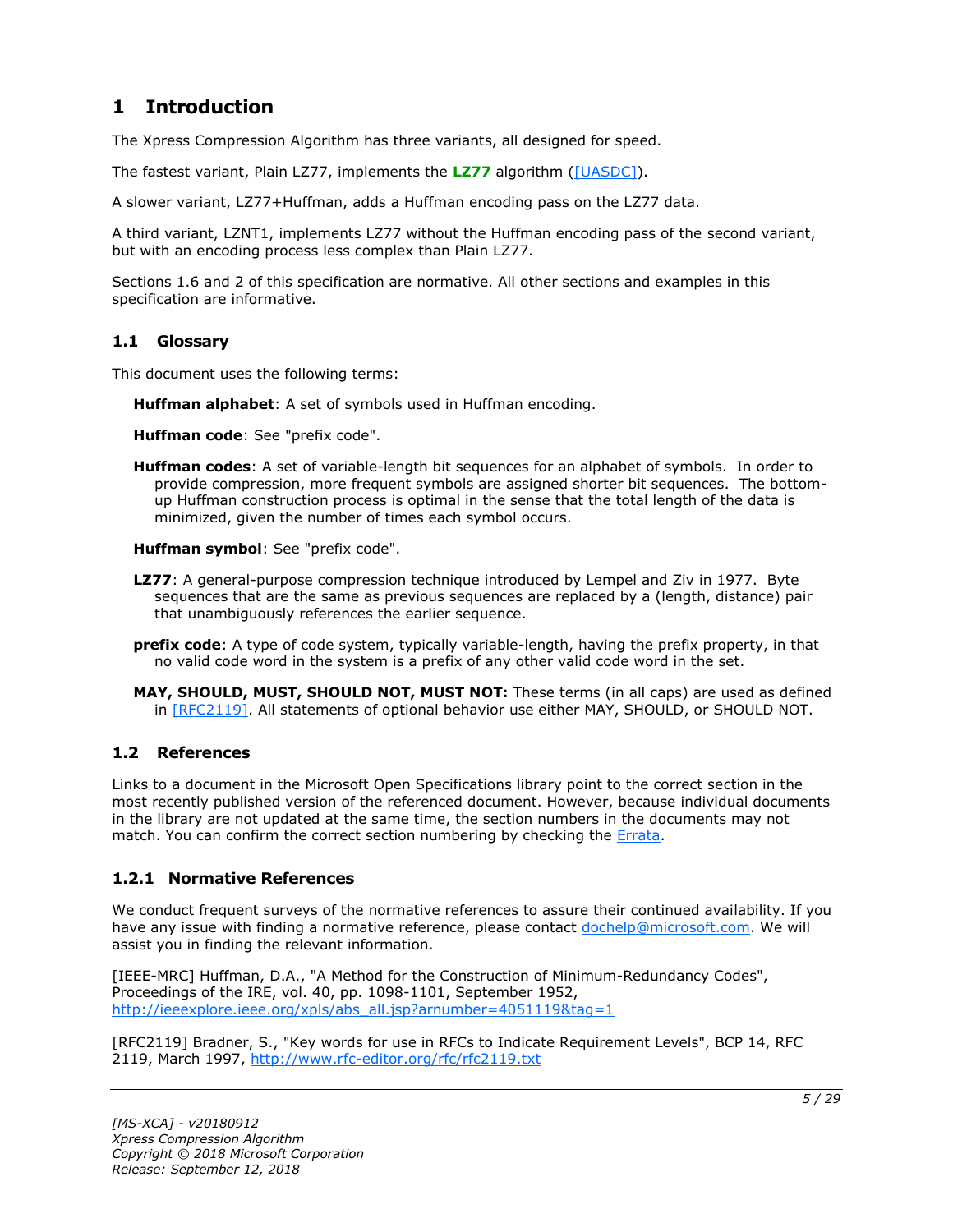[UASDC] Ziv, J. and Lempel, A., "A Universal Algorithm for Sequential Data Compression", May 1977, [http://www.cs.duke.edu/courses/spring03/cps296.5/papers/ziv\\_lempel\\_1977\\_universal\\_algorithm.pdf](https://go.microsoft.com/fwlink/?LinkId=90549)

# <span id="page-5-0"></span>**1.2.2 Informative References**

None.

# <span id="page-5-1"></span>**1.3 Overview**

This algorithm efficiently compresses data that contain repeated byte sequences. It is not designed to compress image, audio, or video data. Between the trade-offs of compressed size and CPU cost, it heavily emphasizes low CPU cost.

# <span id="page-5-2"></span>**1.4 Relationship to Protocols and Other Algorithms**

This algorithm does not depend on any other algorithms or protocols. It is a compression method designed to have minimal CPU overhead for compression and decompression. A protocol that depends on this algorithm would typically need to transfer significant amounts of data that cannot be easily precompressed by another algorithm having a better compression ratio.

# <span id="page-5-3"></span>**1.5 Applicability Statement**

This algorithm is appropriate for any protocol that transfers large amounts of easily compressible textlike data, such as HTML, source code, or log files. Protocols use this algorithm to reduce the number of bits transferred.

# <span id="page-5-4"></span>**1.6 Standards Assignments**

None.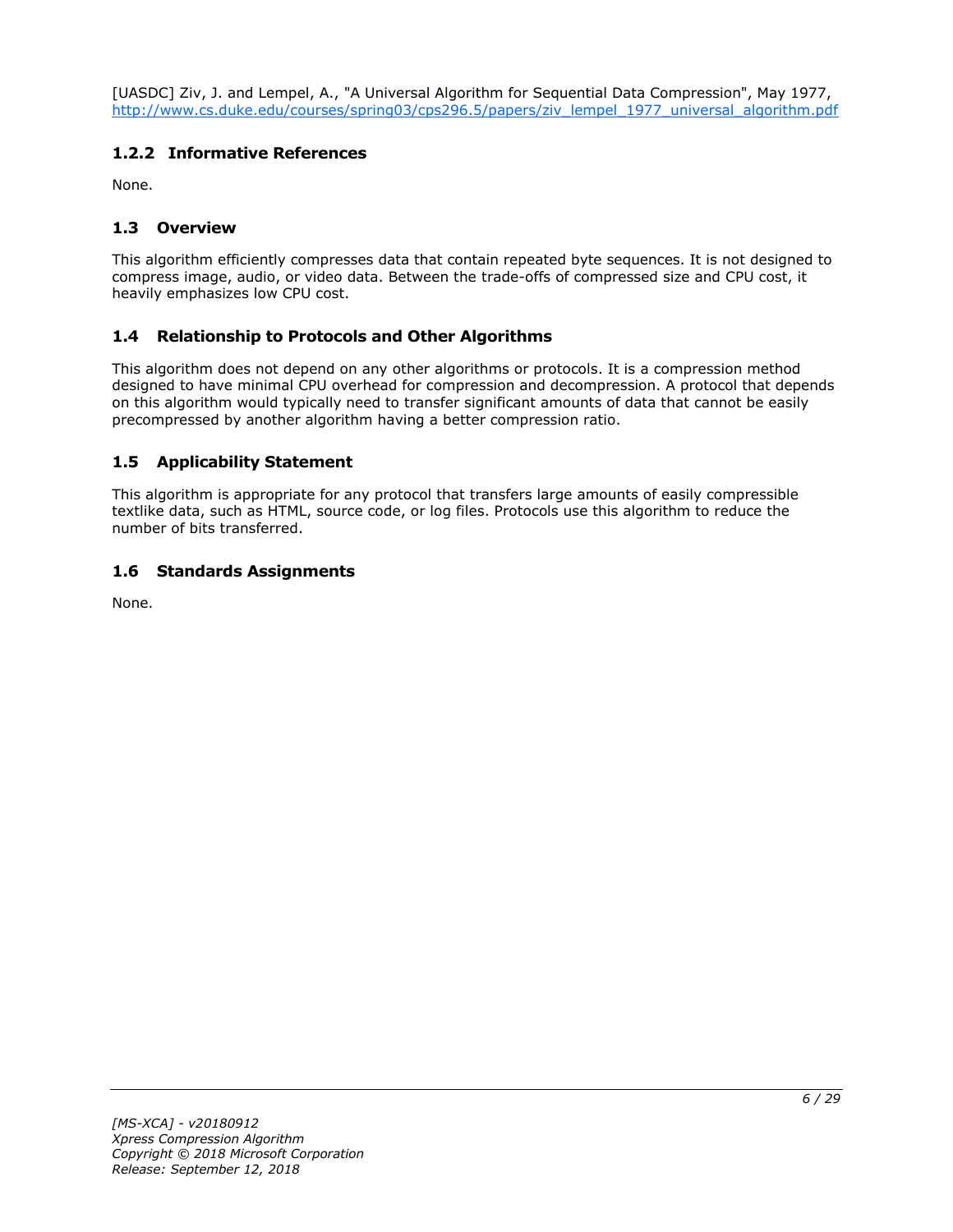# <span id="page-6-0"></span>**2 Algorithm Details**

# <span id="page-6-1"></span>**2.1 LZ77+Huffman Compression Algorithm Details**

The overall compression algorithm for the Huffman **[IEEE-MRC]** variant can be divided into three stages, which are performed in this order:

- 1. Perform **LZ77** (**[UASDC]**) compression to generate an intermediate compressed buffer.
- 2. Construct canonical **Huffman codes**.
- 3. Process the intermediate **LZ77** data, and re-encode it in a Huffman-based bit stream.

The algorithm cannot start Huffman encoding until it has computed the **Huffman codes**, and it cannot compute the **Huffman codes** until it knows the frequency of each symbol in the **Huffman alphabet**. To compute these frequencies, the algorithm first performs the **LZ77** phase. For efficiency, the algorithm SHOULD store the **LZ77** output so that the final phase does not have to recompute it.

The final compression format consists of two parts:

- The first 256 bytes indicate the bit length of each of the 512 **Huffman symbol**s (see **[prefix](#page-4-5)  [code](#page-4-5)**).
- The remainder of the data is a sequence of **Huffman symbol**s, along with match lengths and distances.

The **Huffman alphabet** consists of 512 symbols, each with a numeric value in the range 0-511. The symbols 0-255 represent literal values that correspond to raw byte values as opposed to matches. The symbols 256-511 represent **matches** or **references** indicating that the next several bytes are the same as some bytes that previously occurred in the data. Each match consists of two encoded integers: a length and a distance. When the decoding method encounters a match symbol, the original data is reconstructed by copying <length> bytes from the position in its previously decompressed data of  $\leq$ [decompression cursor] – [match distance]>.

# <span id="page-6-2"></span>**2.1.1 Abstract Data Model**

None.

# <span id="page-6-3"></span>**2.1.2 Initialization**

None.

# <span id="page-6-4"></span>**2.1.3 Processing Rules**

None.

#### <span id="page-6-5"></span>**2.1.4 Phases**

#### <span id="page-6-6"></span>**2.1.4.1 LZ77 Phase**

This phase processes each byte of the input data and produces two outputs: the intermediate **LZ77** (**[UASDC]**) encoding of flags, literals, and matches; and the frequency of each symbol in the **Huffman alphabet**.

The following flowchart shows how the **LZ77** phase works.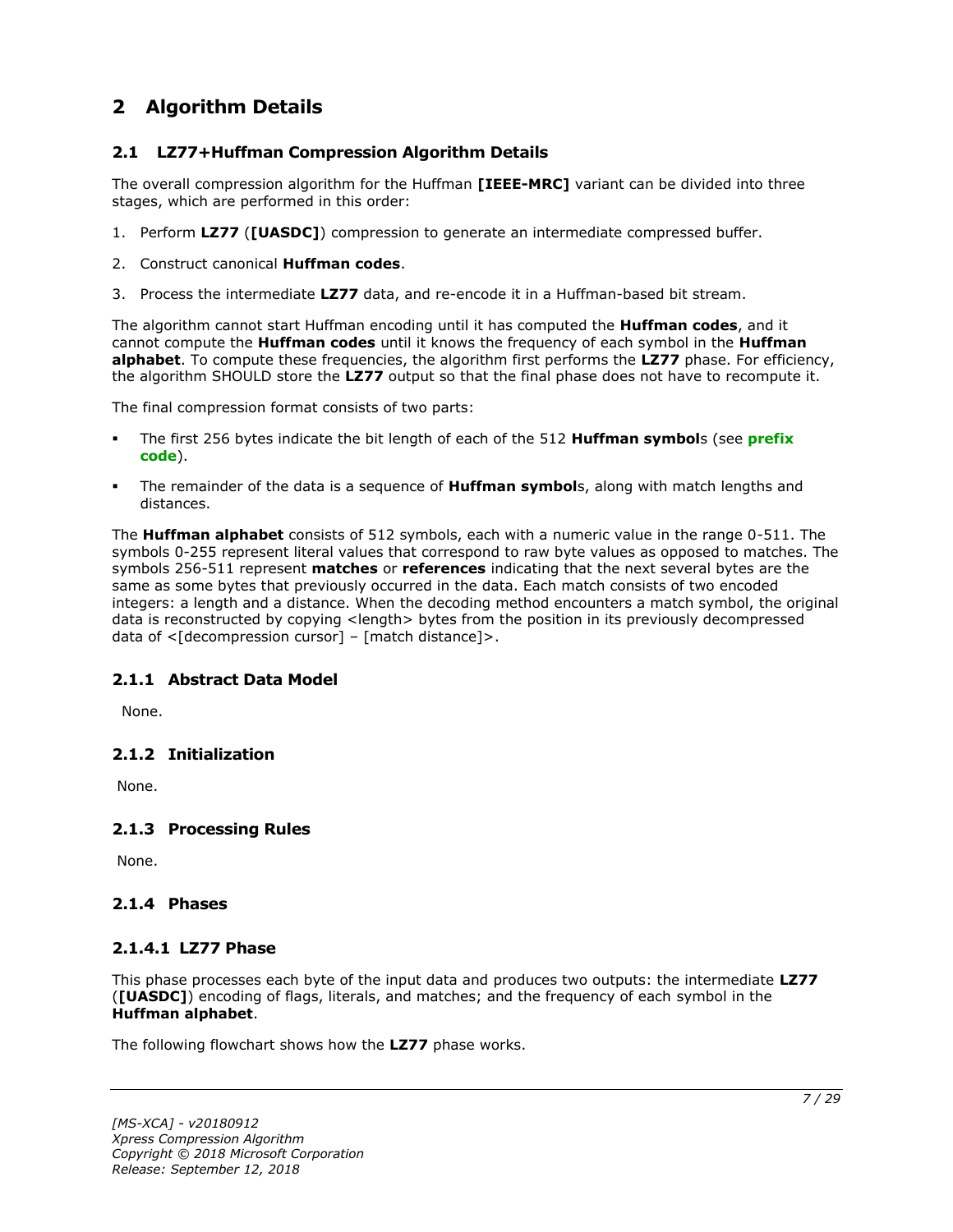

#### **Figure 1: LZ77 phase**

The **hash table** is an array of pointers to previous positions in the input buffer. It is used to find matches, as follows:

```
HashValue = HashThreeBytes(InputBuffer[CurrentPosition],
                            InputBuffer[CurrentPosition+1],
                           InputBuffer[CurrentPosition+2]);
PotentialMatch = HashTable[HashValue];
HashTable[HashValue] = CurrentPosition;
```
*[MS-XCA] - v20180912 Xpress Compression Algorithm Copyright © 2018 Microsoft Corporation Release: September 12, 2018*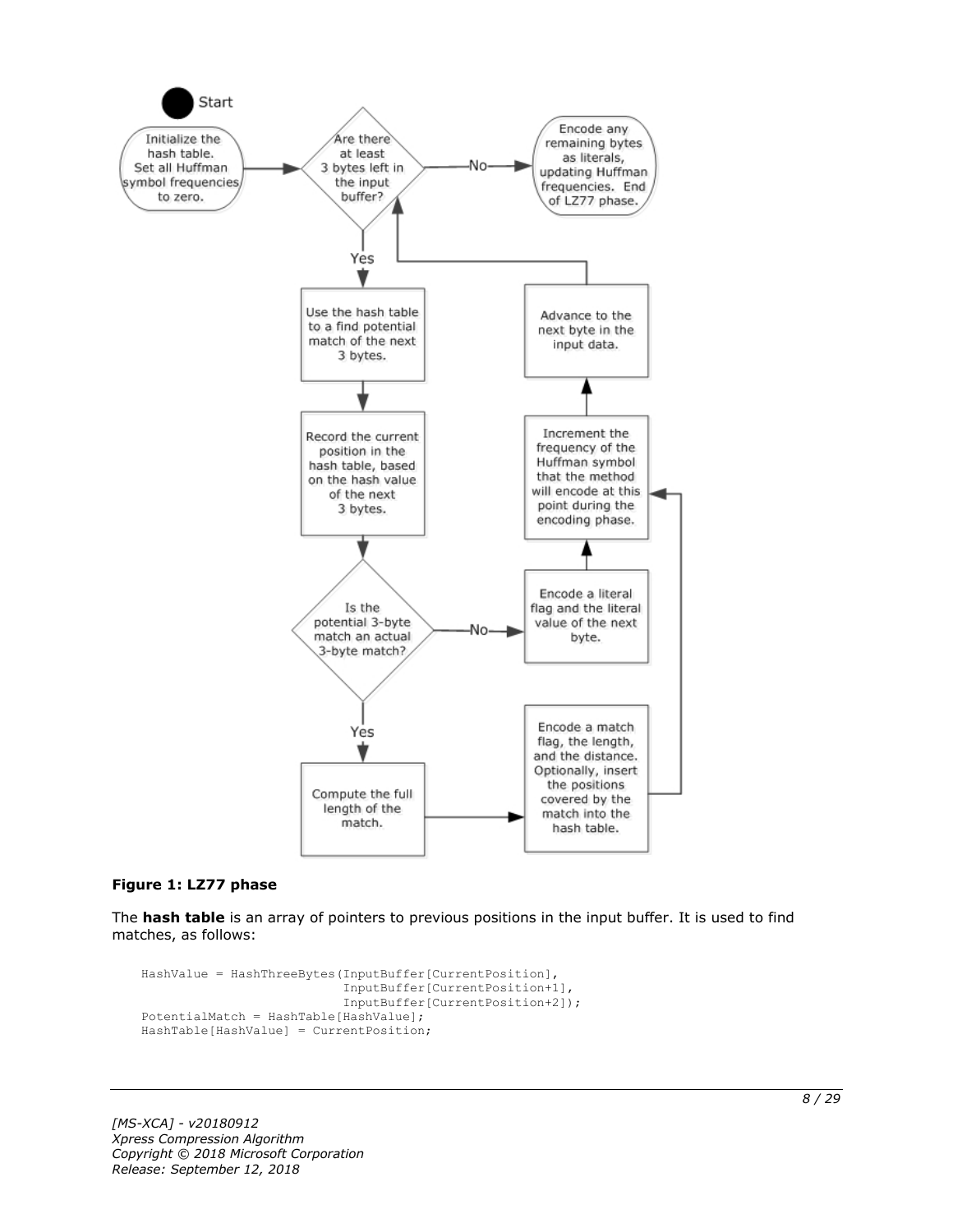The **HashThreeBytes** function SHOULD be quick to compute and provide a small number of collisions.

If the additional CPU cost is justified, the algorithm SHOULD be extended to search for longer matches than those provided by the basic **hash table**. This can be achieved with more **hash table**s, **tree**s, or a **chained hash table**. Finding longer matches generally results in smaller compressed data but requires more time for the compression method to execute.

The intermediate compression format that is produced in this phase SHOULD be designed for quick encoding and decoding, and it SHOULD be small enough to guarantee its fit in a temporary buffer that is only slightly larger than the input buffer. The algorithm will be more efficient if it is not necessary to check whether the temporary buffer has sufficient space.

The intermediate compression format SHOULD use bitmasks grouped in 32-bit values to represent the literal or match flags. Also, literal values SHOULD be stored as simple bytes in the intermediate stream. Matches SHOULD be encoded in sizes that are guaranteed to be less than or equal to their lengths.

For example, a 3-byte match could use 1 byte for its length and 2 bytes for its distance. Much longer matches SHOULD be encoded with a 2-byte distance and a special length value (such as 0xFF) indicating that the full length is encoded in the next 2 or 4 bytes.

During the **LZ77** phase, the algorithm SHOULD count the frequencies of the **Huffman symbol**s it will later encode. The **Huffman symbol** for each literal or match is computed in the following way.

- For literals, the Huffman symbol index is the value of the literal (ranging from 0 to 255, inclusive).
- For matches, the **Huffman symbol** is computed from the length and distance by using the following code, in which GetHighBit(Distance) is defined as the bit index of the highest set bit in the binary representation of the distance.

```
If (Lenqth - 3) < 15HuffmanSymbol = 256 + (Length - 3) + (16 * GetHighBit(Distance))Else
    HuffmanSymbol = 256 + 15 + (16 * \text{GetHighBit}(\text{Distance}))
```
Note that this definition assumes that *Distance* is greater than 0, and this is a valid assumption in this context.

| <b>Distance</b> | <b>Binary representation</b> | GetHighBit(Distance) |
|-----------------|------------------------------|----------------------|
|                 | 0001                         | O                    |
|                 | 0010                         |                      |
|                 | 0101                         |                      |
|                 | 0111                         |                      |

The following table provides examples of **GetHighBit** calculations.

The **GetHighBit** function SHOULD be efficiently computed with a precomputed 256-byte table.

```
If Distance < 256
    DistanceHighBit = PrecomputedHighBitTable[Distance]
Else (assuming Distance \langle (1 \langle 16))
    DistanceHighBit = 8 + PrecomputedHighBitTable[Distance >> 8]
```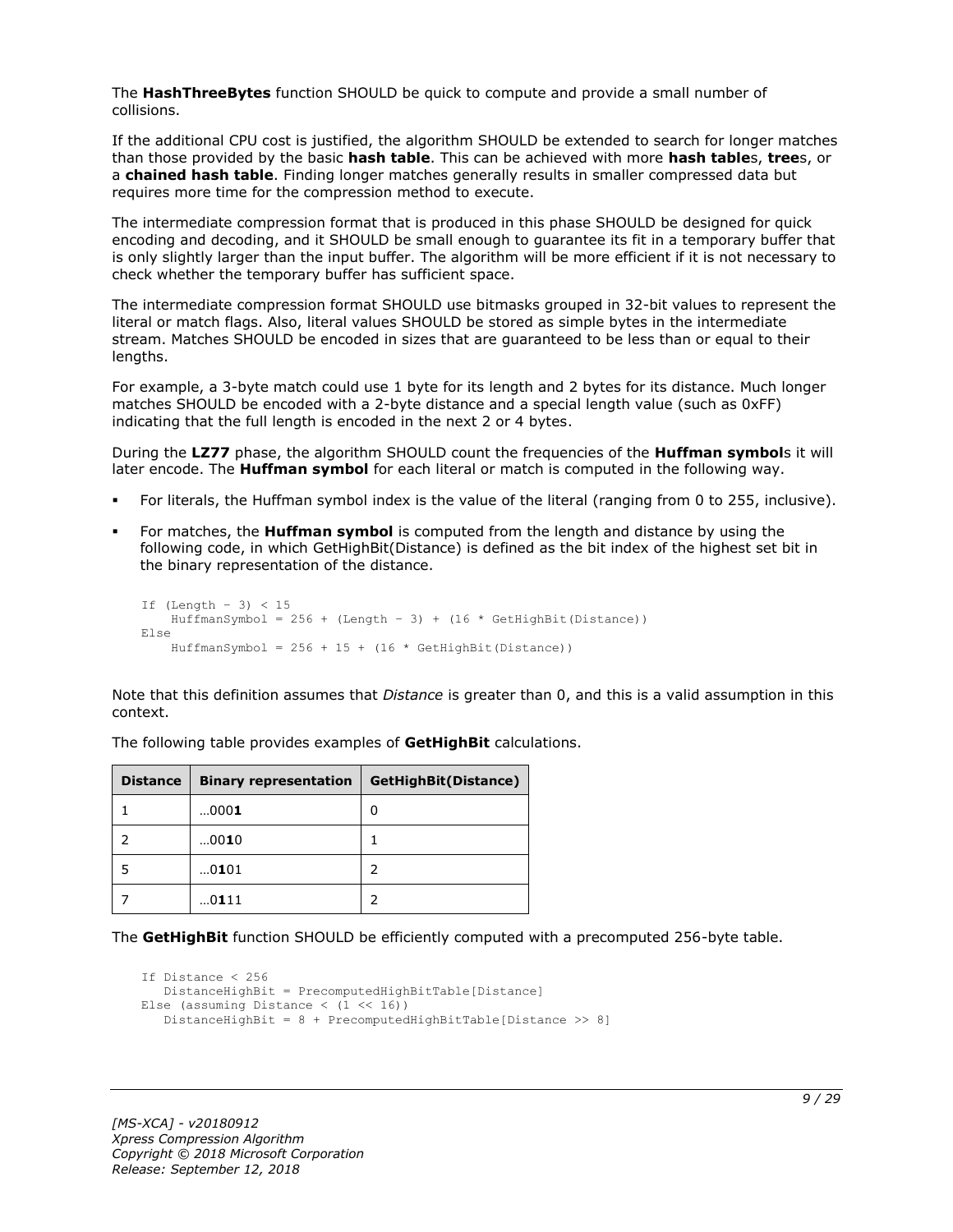# <span id="page-9-0"></span>**2.1.4.2 Huffman Code Construction Phase**

This phase computes canonical **[Huffman codes](#page-4-6)** from the symbol counts generated by the **[LZ77](#page-4-4)** [\(\[UASDC\]\)](https://go.microsoft.com/fwlink/?LinkId=90549) phase. For each of the 512 symbols in the **[Huffman alphabet](#page-4-7)**, this phase computes the bit sequence that is used to encode the symbol. These codes are reconstructed by the decompression algorithm from the bit length of each symbol. The codes are canonical because they depend only on the bit length of the symbol, not the precise symbol count. This encoding saves space because bit lengths require fewer bits to store (4 bits per symbol) than exact counts (16 bits per symbol).

An additional requirement of this phase comes from the way the bit lengths are stored in the compressed data: each bit length is stored in 4 bits, so no bit length can be longer than 15 (a **length** of zero means that the symbol does not occur).

The following flowchart illustrates the length-limited canonical **[Huffman code](#page-4-8)** construction method.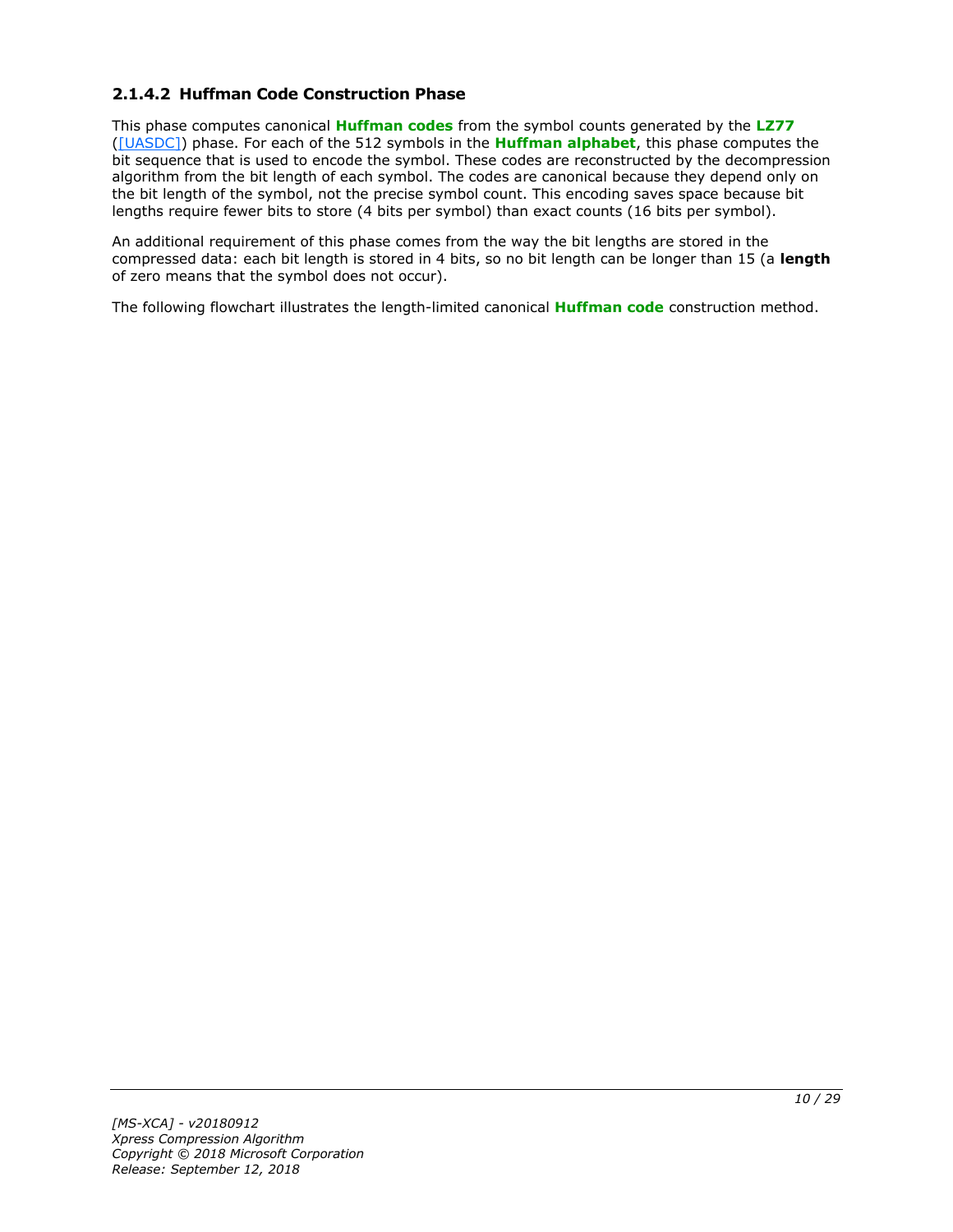

**Figure 2: Length-limited canonical Huffman code construction method.**

# <span id="page-10-0"></span>**2.1.4.3 Final Encoding Phase**

In the final encoding phase, the algorithm processes the intermediate encoding of literals and matches generated by the **[LZ77](#page-4-4)** [\(\[UASDC\]\)](https://go.microsoft.com/fwlink/?LinkId=90549) phase. It re-encodes each literal and match using the canonical **[Huffman codes](#page-4-6)**, but first it encodes the **[Huffman symbol](#page-4-9)** bit lengths.

Each symbol bit length is encoded with 4 bits. Bit lengths for even-valued symbols are stored in the lower 4 bits of the bytes, whereas bit lengths for odd-valued symbols are stored in the higher 4 bits.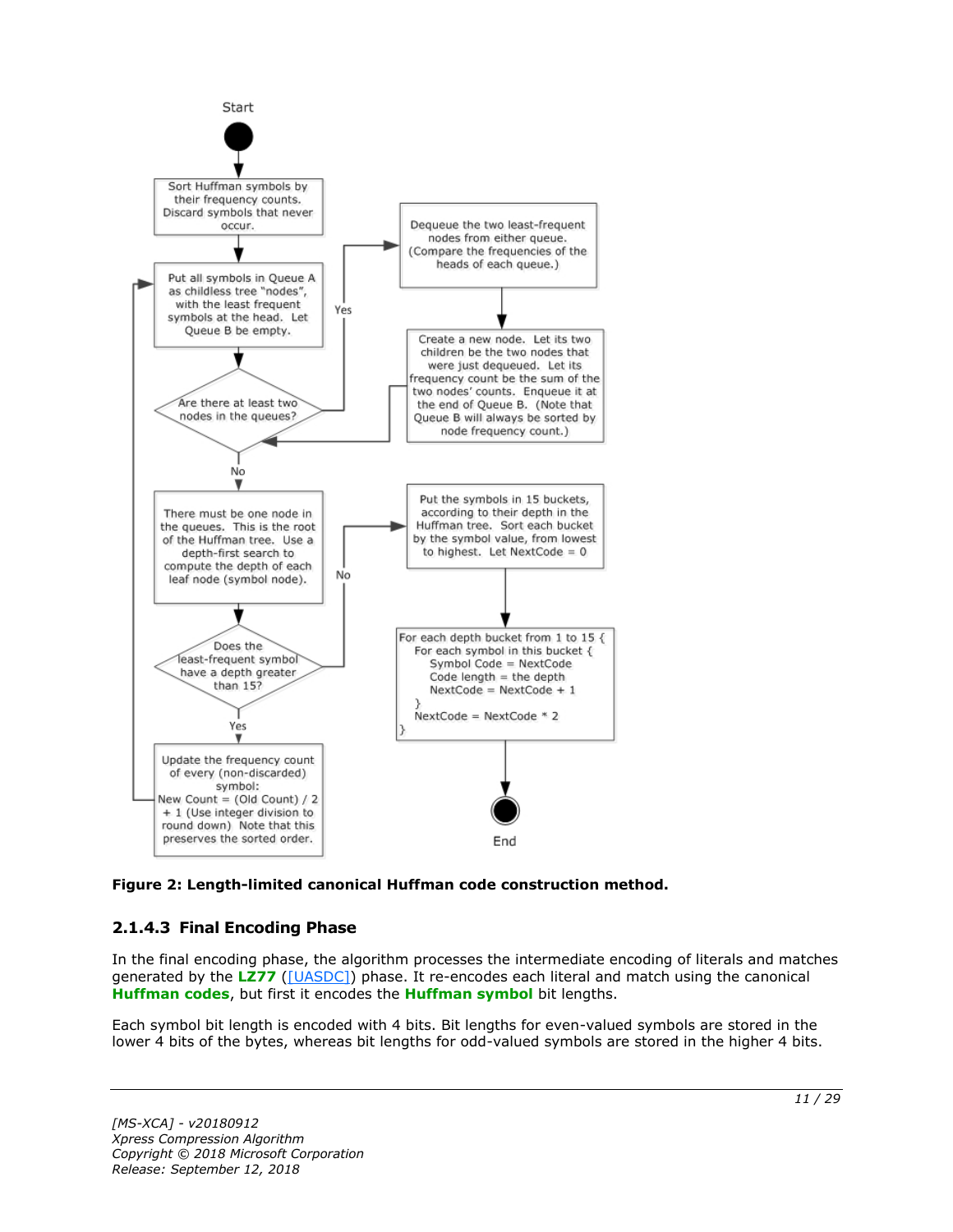For example, if the bit lengths of symbols 0, 1, 2, and 3 were 5, 6, 7, and 8, respectively, the first 2 bytes of the output buffer would be  $0 \times 65$  0x87. The Huffman [\[IEEE-MRC\]](https://go.microsoft.com/fwlink/?LinkId=227659) construction process guarantees that each bit length fits in 4 bits. Symbols that are never used, and therefore have no **[Huffman code](#page-4-8)**, have the special value of zero.

Because there are 512 Huffman symbols, and the format stores two lengths per byte, this part of the output data will always be exactly 256 bytes.

Following the 256-byte table, the format encodes the sequence of literals and matches. Literals are distinguished from matches by the value of the Huffman symbol: symbol values less than 256 are literals, whereas symbols greater than 255 are matches. Most matches require more bits to fully encode the distance and the length.

As explained in section  $2.1.4.1$ , the match symbol value encodes the length of the match (up to 17) and the bit index of the highest set bit in the distance. If this bit index is, for example, 3, the decompression function can determine that the distance is at least 1000 (1000 binary, or 8 decimal) and at most 1111 (1111 binary, or 15 decimal). It can also compute that 3 more bits of information are required to determine the exact distance. Therefore, the encoder encodes the lower 3 bits of the distance directly in the output bit stream (which is also used to encode the variable-length Huffman codes). In general, the encoder explicitly encodes the lower <GetHighBit(Distance) > bits immediately following the match's Huffman symbol.

The encoder is required to process match lengths longer than 17. If the length is less than 18, the decoder can determine it directly from the match symbol by taking the lower 4 bits and adding 3. A lower-four-bits value of 15 is a special case that means the length is at least 18, and the full length is encoded with more bits. Unlike the extra-distance bits, the extra-length bits are not encoded seamlessly in the **Huffman** bit stream. Longer lengths are encoded with an extra byte in the output, and if that is not enough, an additional 2 bytes. The location of these extra bytes is such that, if the decompression function reads the **Huffman** bit stream in 2-byte chunks, these extra bytes are the next bytes that the decompression function will read.

Some implementations of the decompression algorithm expect an extra symbol to mark the end of the data. For example, certain implementations fail during decompression if the Huffman symbol 256 is not found after the actual data. For this reason, the encoding algorithm appends this symbol and increments the count of symbol 256 before the Huffman codes are constructed.

Note that match distances cannot be larger than 65,535, and match lengths cannot be longer than 65,538. The LZ77 phase is implemented to ensure that match lengths and distances do not exceed these values.

The following pseudocode demonstrates the encoding method.

```
Write the 256-byte table of symbol bit lengths
While there are more literals or matches to encode
       If the next thing is a literal
         WriteBits(SymbolLength[LiteralValue], SymbolCode[LiteralValue])
    Else // the next thing is a match
         Extract the length and distance of the match
        MatchSymbolValue = 256 + min(Length - 3, 15) + (16 * GetHighBit(Distance)) WriteBits(SymbolLength[MatchSymbolValue], SymbolCode[MatchSymbolValue])
        If (Length - 3) \geq 15
            WriteByte(min(Length - 3 - 15, 255))
            If (Length - 3 - 15) >= 255
                WriteTwoBytes(Length – 3)
         WriteBits(GetHighBit(Distance), Distance – (1 << GetHighBit(Distance)))
WriteBits(SymbolLength[256], SymbolCode[256])
FlushBits()
```
The **WriteBits**, **WriteByte**, **WriteTwoBytes**, and **FlushBits** functions implicitly use five variables, which are initialized as follows: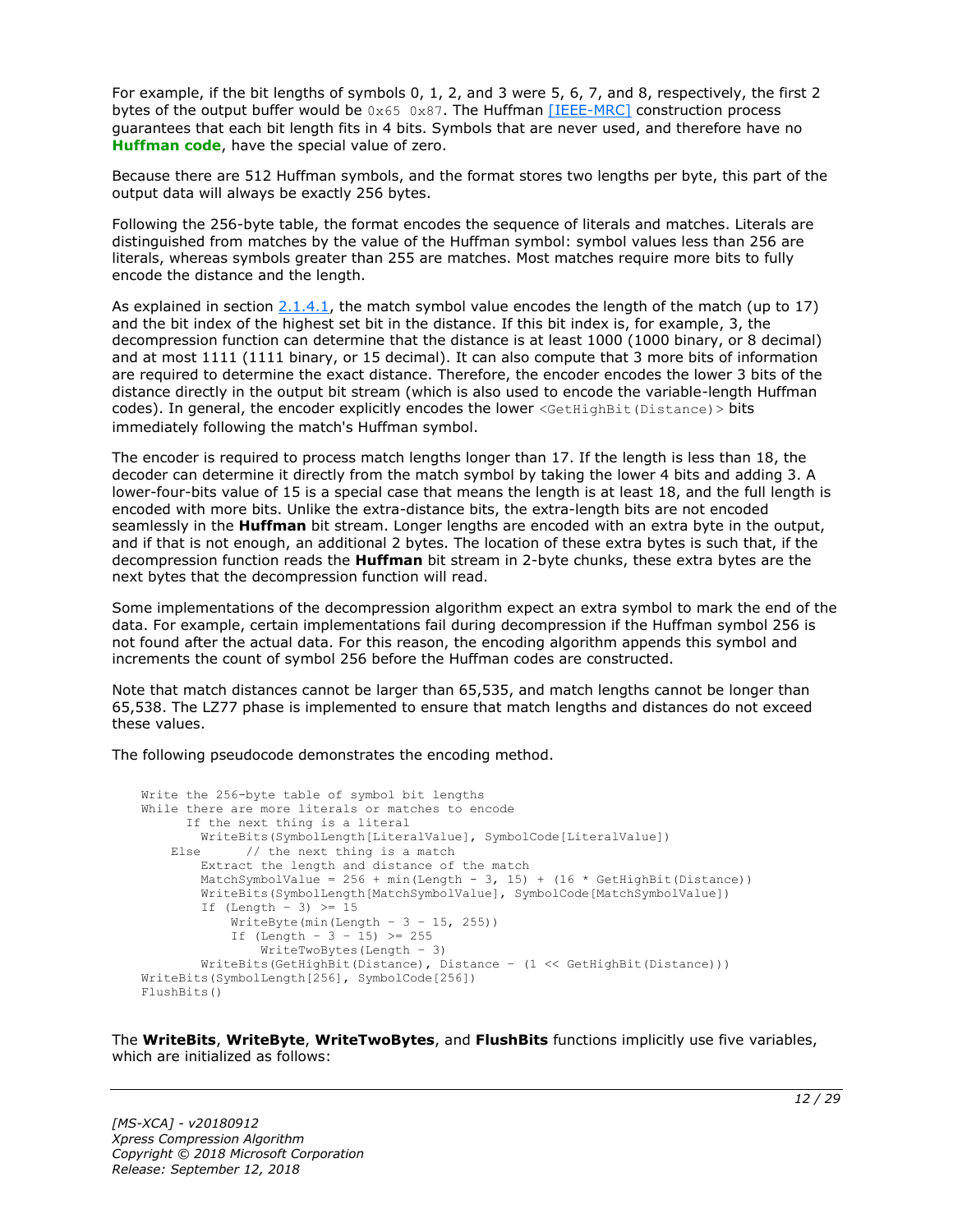```
FreeBits = 16
NextWord = 0
OutputPosition1 = OutputBufferPointer + 256
OutputPosition2 = OutputBufferPointer + 258 
OutputPosition = OutputBufferPointer + 260
```
The following pseudocode shows the implementation of the functions. Note that a complete implementation must also include bounds checks to ensure that nothing is written beyond the output buffer.

```
WriteBits (NumberOfBitsToWrite, BitsToWrite)
     If FreeBits >= NumberOfBitsToWrite
         FreeBits = FreeBits – NumberOfBitsToWrite
         NextWord = (NextWord << NumberOfBitsToWrite) + BitsToWrite
     Else
         NextWord = (NextWord << FreeBits)
         NextWord = NextWord + (BitsToWrite >> (NumberOfBitsToWrite – FreeBits))
         FreeBits = FreeBits – NumberOfBitsToWrite
         Write (NextWord & 0xFF) to OutputPosition1
         Write (NextWord >> 8) to OutputPosition1 + 1
         OutputPosition1 = OutputPosition2
         OutputPosition2 = OutputPosition
         Advance OutputPosition by 2 bytes
         FreeBits = FreeBits + 16
         NextWord = BitsToWrite
End
WriteByte (ByteToWrite)
    Write ByteToWrite to OutputPosition
     Advance OutputPosition by 1 byte
End
WriteTwoBytes (BytesToWrite)
     Write (BytesToWrite & 0xFF) to OutputPosition
     Write (BytesToWrite >> 8) to OutputPosition + 1
    Advance OutputPosition by 2 bytes
End
FlushBits ()
     NextWord <<= FreeBits
     Write (NextWord & 0xFF) to OutputPosition1
     Write (NextWord >> 8) to OutputPosition1 + 1
       Write a 16-bit value of zero to OutputPosition2
     The final compressed size is the value of OutputPosition
End
```
#### <span id="page-12-0"></span>**2.2 LZ77+Huffman Decompression Algorithm Details**

#### <span id="page-12-1"></span>**2.2.1 Abstract Data Model**

None.

# <span id="page-12-2"></span>**2.2.2 Initialization**

None.

# <span id="page-12-3"></span>**2.2.3 Processing Rules**

None.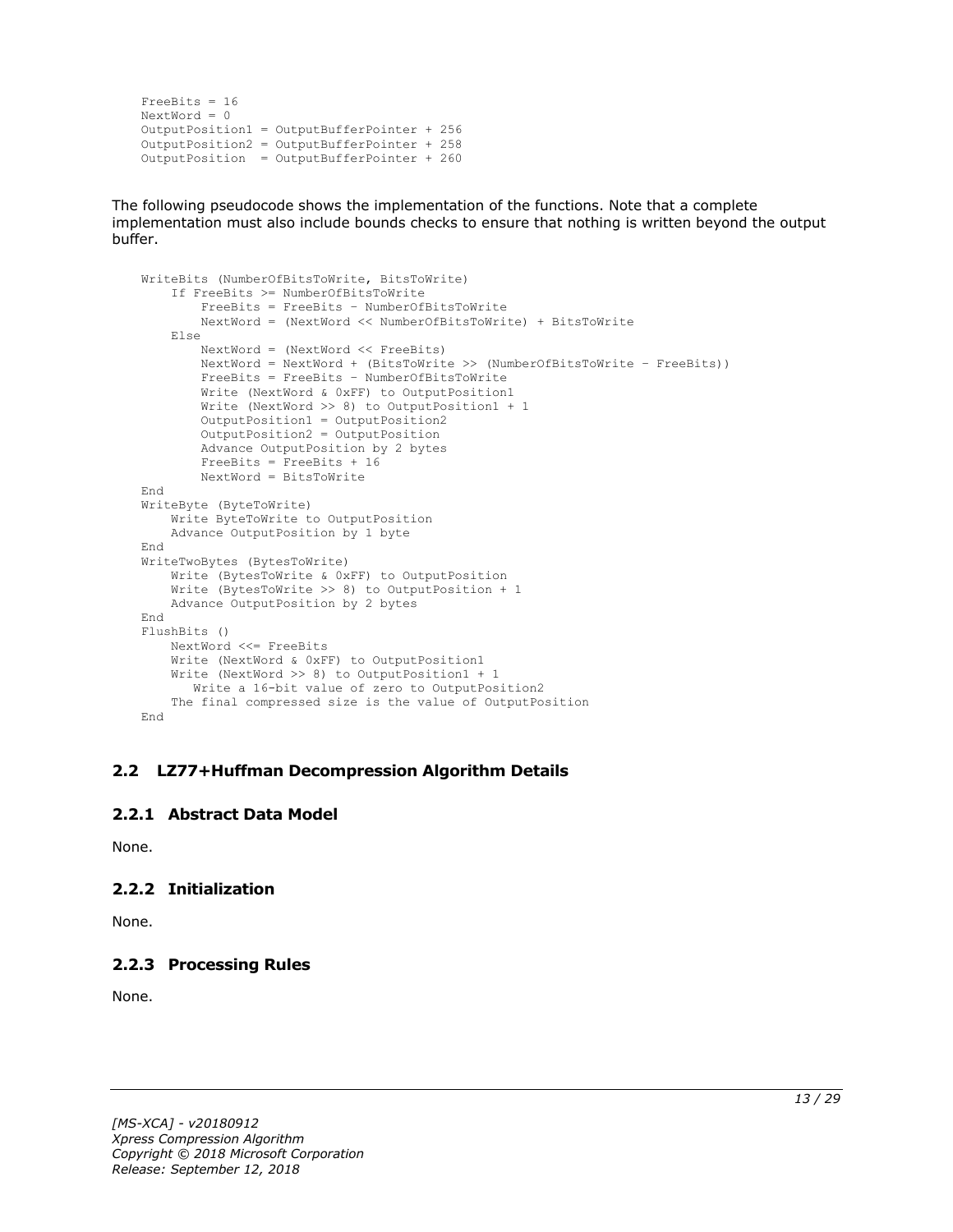#### <span id="page-13-0"></span>**2.2.4 Processing**

The decompression algorithm uses the 256-byte Huffman table to reconstruct the canonical Huffman [\[IEEE-MRC\]](https://go.microsoft.com/fwlink/?LinkId=227659) representations of each symbol. Next, the Huffman stream of **[LZ77](#page-4-4)** [\(\[UASDC\]\)](https://go.microsoft.com/fwlink/?LinkId=90549) literals and matches is decoded to reproduce the original data.

The following method can be used to construct a decoding table. The decoding table will have 2^15 entries because 15 is the maximum bit length permitted by the Xpress Compression Algorithm for a **[Huffman code](#page-4-8)**. If a symbol has a bit length of X, it has 2^(15 – X) entries in the table that point to its value. The order of symbols in the table is sorted by bit length (from low to high), and then by symbol value (from low to high). These requirements represent the agreement of canonicalness with the compression end of the algorithm. The following pseudocode shows the table construction method:

```
CurrentTableEntry = 0
For BitLength = 1 to 15
     For Symbol = 0 to 511
         If the encoded bit length of Symbol equals BitLength
            EntryCount = (1 \ll (15 - \text{BitLength})) Repeat EntryCount times
                 If CurrentTableEntry >= 2^15
                     The compressed data is not valid. Return with error.
                 DecodingTable[CurrentTableEntry] = Symbol
                 CurrentTableEntry = CurrentTableEntry + 1
If CurrentTableEntry does not equal 2^15
     The compressed data is not valid. Return with error.
```
A valid implementation MUST use a method that provides results equivalent to those of the preceding table-based method to construct a data structure for decoding canonical **[Huffman codes](#page-4-6)**. An implementation MAY use this simple table-based method, but SHOULD use a faster method.

The compression stream is designed to be read in (mostly) 16-bit chunks, with a 32-bit register maintaining at least the next 16 bits of input. This strategy allows the code to seamlessly handle the bytes for long match lengths, which would otherwise be awkward. The following pseudocode demonstrates this method.

```
Build the decoding table
CurrentPosition = 256 // start at the end of the Huffman table
NextBits = Read16Bits(InputBuffer + CurrentPosition)
CurrentPosition += 2
NextBits <<= 16
NextBits |= Read16Bits(InputBuffer + CurrentPosition)
CurrentPosition += 2
ExtraBits = 16Loop until a terminating condition
    Next15Bits = NextBits \gg (32 - 15)
     HuffmanSymbol = DecodingTable[Next15Bits]
     HuffmanSymbolBitLength = the bit length of HuffmanSymbol, from the table in
                              the input buffer
     NextBits <<= HuffmanSymbolBitLength
     ExtraBits -= HuffmanSymbolBitLength
     If ExtraBits < 0
         NextBits |= Read16Bits(InputBuffer + CurrentPosition) << (-ExtraBits)
         ExtraBits += 16
         CurrentPosition += 2
     If HuffmanSymbol < 256
        Output the byte value HuffmanSymbol to the output stream.
     Else If HuffmanSymbol == 256 and
             the entire input buffer has been read and
             the expected decompressed size has been written to the output buffer
         Decompression is complete. Return with success.
     Else
         HuffmanSymbol = HuffmanSymbol - 256
```
*[MS-XCA] - v20180912 Xpress Compression Algorithm Copyright © 2018 Microsoft Corporation Release: September 12, 2018*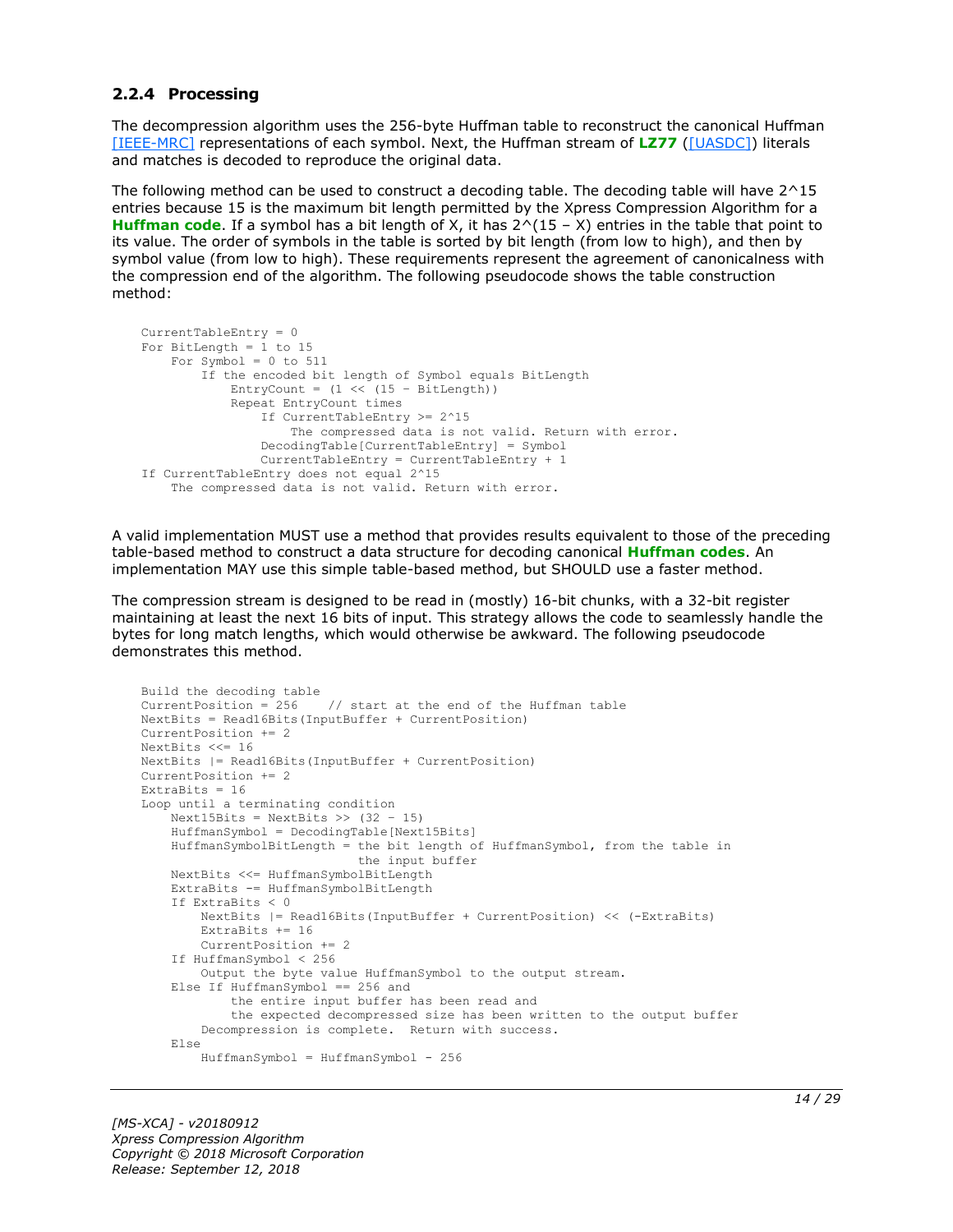```
 MatchLength = HuffmanSymbol mod 16
 MatchOffsetBitLength = HuffmanSymbol / 16
 If MatchLength == 15
    MatchLength = ReadByte(InputBuffer + CurrentPosition)
     CurrentPosition += 1
     If MatchLength == 255
        MatchLength = Read16Bits(InputBuffer + CurrentPosition)
         CurrentPosition += 2
         If MatchLength < 15
             The compressed data is invalid. Return error.
       MatchLength = MatchLength - 15
     MatchLength = MatchLength + 15
 MatchLength = MatchLength + 3
MatchOffset = NextBits >> (32 - \text{MatchOffsetBitLength}) MatchOffset += (1 << MatchOffsetBitLength)
 NextBits <<= MatchOffsetBitLength
 ExtraBits -= MatchOffsetBitLength
 If ExtraBits < 0
    Read the next 2 bytes the same as the preceding (ExtraBits < 0) case
For i = 0 to MatchLength - 1
     Output OutputBuffer[CurrentOutputPosition – MatchOffset + i]
```
An implementation MUST also generate an error indicating that the compressed data is not valid in the event of an improper memory access outside the buffer.

Note that the match-copying loop copies 1 byte at a time and cannot use the standard library functions **memcpy** or **memove**. A sequence of bytes such as aaaaaa can be encoded like this: [literal: "a"][match: offset=1, length=5]. In other words, the match length can be greater than the match offset, and this necessitates the 1-byte-at-a-time copying strategy.

### <span id="page-14-0"></span>**2.3 Plain LZ77 Compression Algorithm Details**

#### <span id="page-14-1"></span>**2.3.1 Abstract Data Model**

None.

#### <span id="page-14-2"></span>**2.3.2 Initialization**

None.

#### <span id="page-14-3"></span>**2.3.3 Processing Rules**

None.

#### <span id="page-14-4"></span>**2.3.4 Processing**

The fastest variant of the Xpress Compression Algorithm avoids the cost of the Huffman [IEEE-MRC] pass by encoding the LZ77 [\[UASDC\]](https://go.microsoft.com/fwlink/?LinkId=90549) literals and matches in a simple way. The encoding process is similar to the method described in section  $2.1.4.1$ , with the key difference that the largest match offset it can encode is 8192 instead of the 65535 limit of the Huffman format. The literal or match flags are encoded in 32-bit chunks. Literals are encoded with a simple byte value. Matches are encoded with a 16-bit value, where the high 13 bits represent the offset and the low 3 bits represent the length. Long lengths are encoded with an additional 4 bits, then 8 bits, and then 16 bits. The following pseudocode provides an outline of the encoding method.

```
Flags = 0 // this is a 32-bit integer value
Fla<sub>0</sub>Count = 0
FlagOutputPosition = 0
```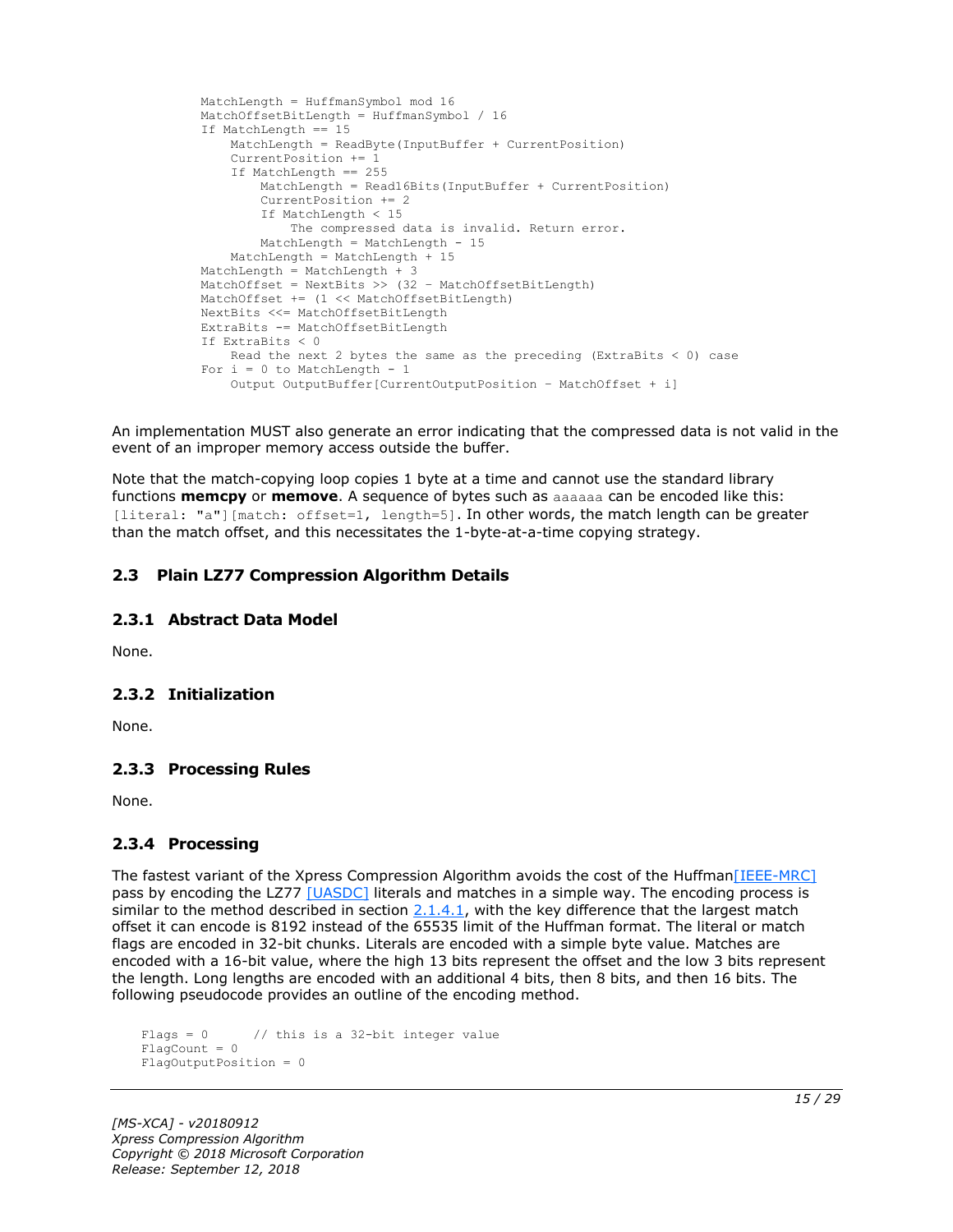```
OutputPosition = 4
InputPosition = 0
LastLengthHalfByte = 0
While InputPosition has not reached the end of the input buffer
     Try to find a match with a length of at least 3 (see section 2.1.4.1)
    The match must be within the last 8,192 bytes (MatchOffset \leq 2^13)
     If no match was found or InputPosition + 2 is beyond the input buffer
         Copy 1 byte from InputPosition to OutputPosition. Advance both.
         Flags <<= 1
        FlagCount = FlagCount + 1 If FlagCount == 32
            Write the 32-bit value Flags to FlagOutputPosition
             FlagCount = 0
             FlagOutputPosition = OutputPosition
             OutputPosition += 4
     Else // a valid match was found
         Let MatchLength and MatchOffset describe the match
         MatchLength = MatchLength – 3
         MatchOffset = MatchOffset – 1
         MatchOffset <<= 3
         MatchOffset |= min(MatchLength, 7)
         Write the 16-bit value MatchOffset to OutputPosition
         OutputPosition += 2
         If MatchLength >= 7
             MatchLength -= 7
             If LastLengthHalfByte == 0
                 LastLengthHalfByte = OutputPosition
                Write the byte value min(MatchLength, 15) to OutputPosition
                 OutputPosition += 1
             Else
                 OutputBuffer[LastLengthHalfByte] |= min(15, MatchLength) << 4
                 LastLengthHalfByte = 0
             If MatchLength >= 15
                 MatchLength -= 15
                 Write the byte value min(MatchLength, 255) to OutputPosition
                 OutputPosition += 1
                If MatchLength >= 255
                     MatchLength += 15 + 7
                    Write the 2-byte value MatchLength to OutputPosition
                     OutputPosition += 2
        Flags = (Flags << 1) | 1 FlagCount = FlagCount + 1
         If FlagCount == 32
             Write the 32-bit value Flags to FlagOutputPosition
            FlaqCount = 0
             FlagOutputPosition = OutputPosition
             OutputPosition += 4
         Advance InputPosition to the first byte that was not in the match
Endwhile
Flags <<= (32 – FlagCount)
Flags |= (1 \lt\lt (32 - \text{FlagCount})) - 1Write the 32-bit value Flags to FlagOutputPosition
The final compressed size is the value of OutputPosition
```
# <span id="page-15-0"></span>**2.4 Plain LZ77 Decompression Algorithm Details**

#### <span id="page-15-1"></span>**2.4.1 Abstract Data Model**

None.

# <span id="page-15-2"></span>**2.4.2 Initialization**

None.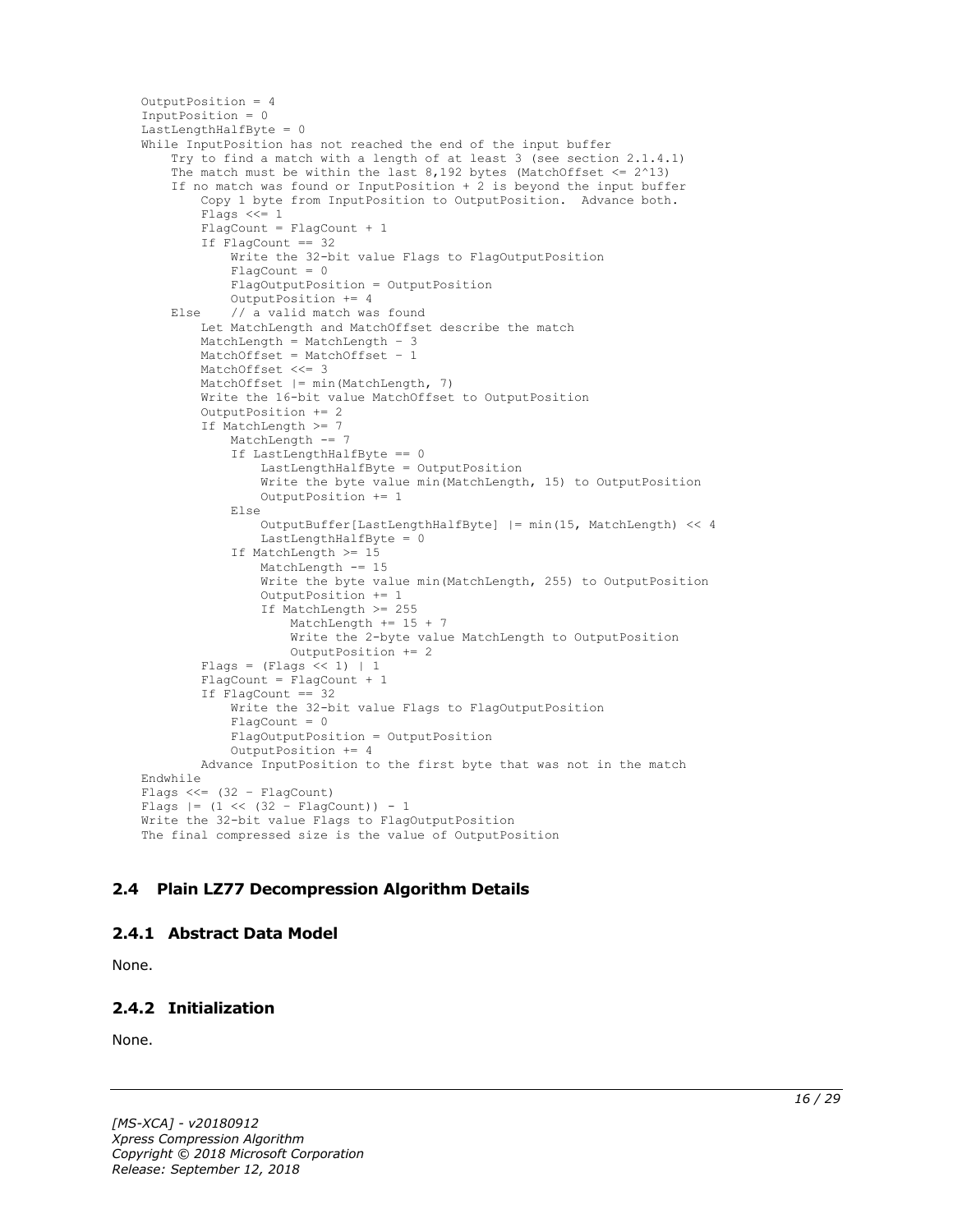#### <span id="page-16-0"></span>**2.4.3 Processing Rules**

None.

#### <span id="page-16-1"></span>**2.4.4 Processing**

This section provides the decompression method corresponding to the compression method that is described in section [2.3.](#page-14-0) The basic structure is to decode each flag, which indicates whether the next item is a literal or a match. Literals are copied directly from the input buffer to the output buffer. Matches are decoded into a (length, offset) pair that is used to copy data from earlier in the output buffer. If the code that follows reads or writes outside the provided buffers at any time, an implementation MUST return an error indicating that the compressed buffer is invalid. Note that the match-copying loop copies 1 byte at a time and cannot use the standard library functions **memcpy** or **memmove**. A sequence of bytes such as aaaaaa can be encoded as follows:

```
[literal: "a"][match: offset=1, length=5]
```
The **match length** can be greater than the **match offset**, and this necessitates the 1-byte-at-a-time copying strategy shown in the following pseudocode.

```
BufferedFlags = 0
BufferedFlagCount = 0
InputPosition = 0
OutputPosition = 0
LastLengthHalfByte = 0Loop until break instruction or error
     If BufferedFlagCount == 0
         BufferedFlags = read 4 bytes at InputPosition
         InputPosition += 4
         BufferedFlagCount = 32
     BufferedFlagCount = BufferedFlagCount – 1
    If (BufferedFlags & (1 \leq \text{BufferedFlagCount})) == 0
         Copy 1 byte from InputPosition to OutputPosition. Advance both.
     Else
         If InputPosition == InputBufferSize
             Decompression is complete. Return with success.
         MatchBytes = read 2 bytes from InputPosition
         InputPosition += 2
        MatchLength = MatchBytes mod 8
        MatchOffset = (MatchBytes / 8) + 1 If MatchLength == 7
             If LastLengthHalfByte == 0
                 MatchLength = read 1 byte from InputPosition
                 MatchLength = MatchLength mod 16
                LastLengthHalfByte = InputPosition
                 InputPosition += 1
             Else
                 MatchLength = read 1 byte from LastLengthHalfByte position
                 MatchLength = MatchLength / 16
                LastLengthHalfByte = 0
             If MatchLength == 15
                 MatchLength = read 1 byte from InputPosition
                 InputPosition += 1
                If MatchLength == 255
                     MatchLength = read 2 bytes from InputPosition
                    InputPosition += 2
                     If MatchLength < 15 + 7
                       Return error.
                    MatchLength == (15 + 7)
                MathLength += 15 MatchLength += 7
        MatchLength += 3
        For i = 0 to MatchLength - 1
```
*[MS-XCA] - v20180912 Xpress Compression Algorithm Copyright © 2018 Microsoft Corporation Release: September 12, 2018*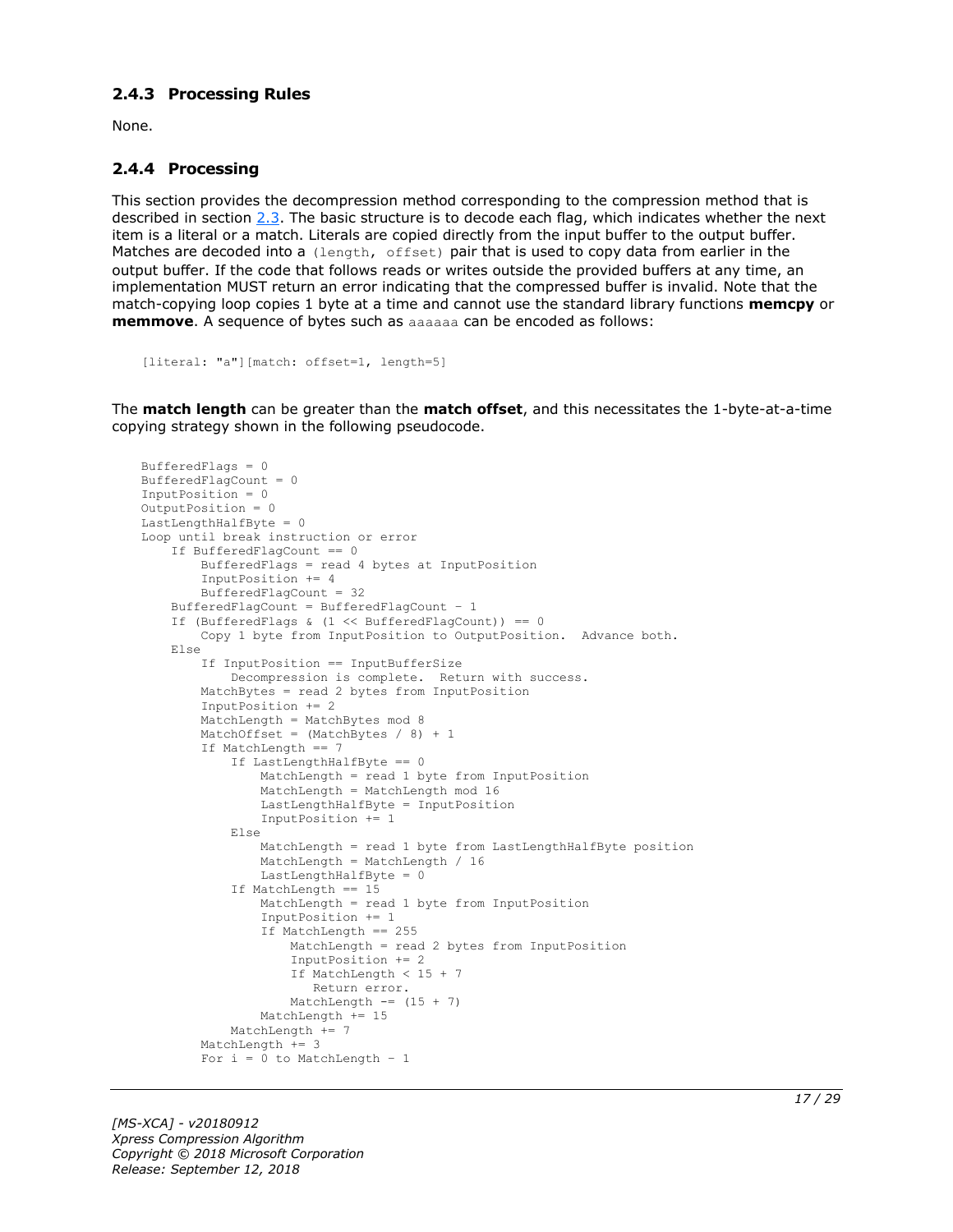```
 Copy 1 byte from OutputBuffer[OutputPosition – MatchOffset]
 OutputPosition += 1
```
### <span id="page-17-0"></span>**2.5 LZNT1 Algorithm Details**

The LZNT1 algorithm employs a grammar common to LZ77 variants, making use of LZ77 [\[UASDC\]](https://go.microsoft.com/fwlink/?LinkId=90549) literals and matches and using the characteristic processing. The LZNT1 algorithm is comparable to the Plain LZ77 variant, which implements the features of LZ77 through a specialized buffer format as specified in section [2.3](#page-14-0) and section [2.4.](#page-15-0) Key differences between the "plain" and LZNT1 variants include the following:

- LZNT1 uses a less complex process to encode lengths.
- LZNT1 varies the number of bits used to encode length and distance, whereas the sizes of the Plain LZ77-encoded fields are fixed.
- LZNT1 groups flags in bytes; Plain LZ77 groups them in 4-byte DWORDs.
- The LZNT1 buffer is structured as a series of chunks that can be independently decompressed.

#### <span id="page-17-1"></span>**2.5.1 Abstract Data Model**

This section describes a conceptual model of possible data organization that an implementation maintains to participate in this algorithm. The described organization is provided to facilitate the explanation of how the algorithm behaves. This document does not mandate that implementations adhere to this model as long as their external behavior is consistent with that described in this document.

The following elements are specific to this algorithm.

- **Chunks:** Segments of data that are compressed, uncompressed, or that denote the end of the buffer.
- **Chunk header:** The header for a compressed or uncompressed chunk of data.
- **Flag bytes:** A bit flag whose bits, read from low order to high order, specify the formats of the data elements that follow. For example, bit 0 corresponds to the first data element, bit 1 to the second, and so on. If the bit corresponding to a data element is set, the element is a 2-byte compressed word; otherwise, it is a 1-byte literal value.
- **Flag group:** A flag byte followed by zero or more data elements, each of which is a single literal byte or a 2-byte compressed word.

#### <span id="page-17-2"></span>**2.5.1.1 Buffer Format**

The LZNT1 algorithm relies on the use of a specific buffer format in its implementation of LZ77. The compression algorithm produces a buffer format of the following grammatical structure:

```
<Buffer> ::= <Chunk> <Buffer> | <Chunk>
<Chunk> ::= <Compressed_chunk> | 
             <Uncompressed_chunk> |
             End_of_buffer
<Uncompressed_chunk> ::= Chunk_header Uncompressed_data
<Compressed chunk> ::= Chunk header <Flag_group>
<Flag_group> ::= <Flag_data> <Flag_group> | <Flag_data>
<Flag_data> ::=
    Flag byte <Data> <Data> <Data> <Data> <Data> <Data> <Data> <Data> <Data> <Data>
```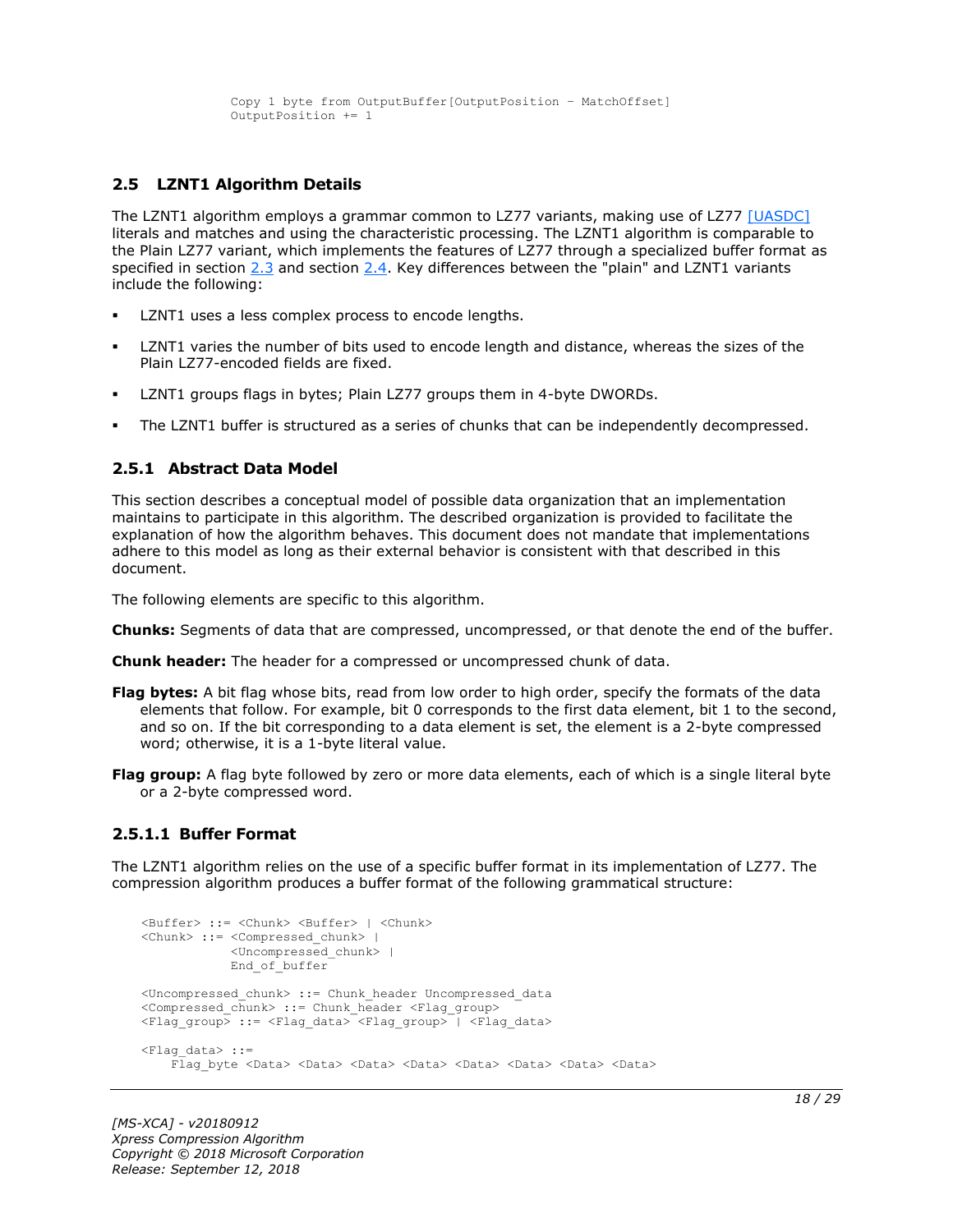```
 | Flag_byte <Data> <Data> <Data> <Data> <Data> <Data> <Data>
   | Flag_byte <Data> <Data> <Data> <Data> <Data> <Data>
   | Flag_byte <Data> <Data> <Data> <Data> <Data>
   | Flag_byte <Data> <Data> <Data> <Data>
   | Flag_byte <Data> <Data> <Data> 
   | Flag_byte <Data> <Data>
   | Flag_byte <Data> 
<Data> ::= Literal | Compressed_word
```
A compressed data buffer consists of one or more **chunks**. A chunk is either compressed, uncompressed, or it denotes the end of the buffer. If the chunk is uncompressed, it contains a **chunk header** followed by uncompressed data; if it is compressed, it contains a chunk header followed by a series of one or more pieces of flagged data. Finally, a piece of flagged data consists of a **flag byte** that is followed by no more than 8 individual data elements.

The following sections describe the structure of each of these grammatical elements, including constraints on their usage that are not expressed in the raw grammar.

# <span id="page-18-0"></span>**2.5.1.2 Buffers and Chunks**

A compressed buffer consists of a series of one or more compressed output **chunks**. Each chunk begins with a 16-bit header.

If both bytes of the header are 0, the header is an *End\_of\_buffer* terminal that denotes the end of the compressed data stream.

Otherwise, the header MUST be formatted as follows:

- Bit 15 indicates whether the chunk contains compressed data.
- Bits [14:12] contain a signature indicating the format of the subsequent data.
- Bits [11:0] contain the size of the compressed chunk, minus three bytes.

Bit 15 indicates whether the chunk contains compressed data. If this bit is zero, the **chunk header** is followed by uncompressed literal data. If this bit is set, the next byte of the chunk is the beginning of a *Flag\_group* nonterminal that describes some compressed data.

Bits 14 down to 12 contain a signature value. This value MUST always be 3 (unless the header denotes the end of the compressed buffer).

Bits 11 down to 0 contain the size of the compressed chunk minus three bytes. This size otherwise includes the size of any metadata in the chunk, including the chunk header. If the chunk is uncompressed, the total amount of uncompressed data therein can be computed by adding 1 to this value (adding 3 bytes to get the total chunk size, then subtracting 2 bytes to account for the chunk header).

The *End\_of\_buffer* character is not required to terminate the compressed buffer. The character is used, however, if space allows. For example, given 20 kilobytes (KB) of uncompressed data and a 10 KB buffer to contain the compressed data, if the size of the compressed data (including metadata) is exactly 10 KB, the capacity of the buffer has been met. In such a case, the *End\_of\_buffer* terminal is not written.

Because the presence of this terminal is not guaranteed, the size of the compressed data MUST be known before data in this format is decompressed.

If an *End\_of\_buffer* terminal is added, the size of the final compressed data is considered not to include the size of the *End\_of\_buffer* terminal.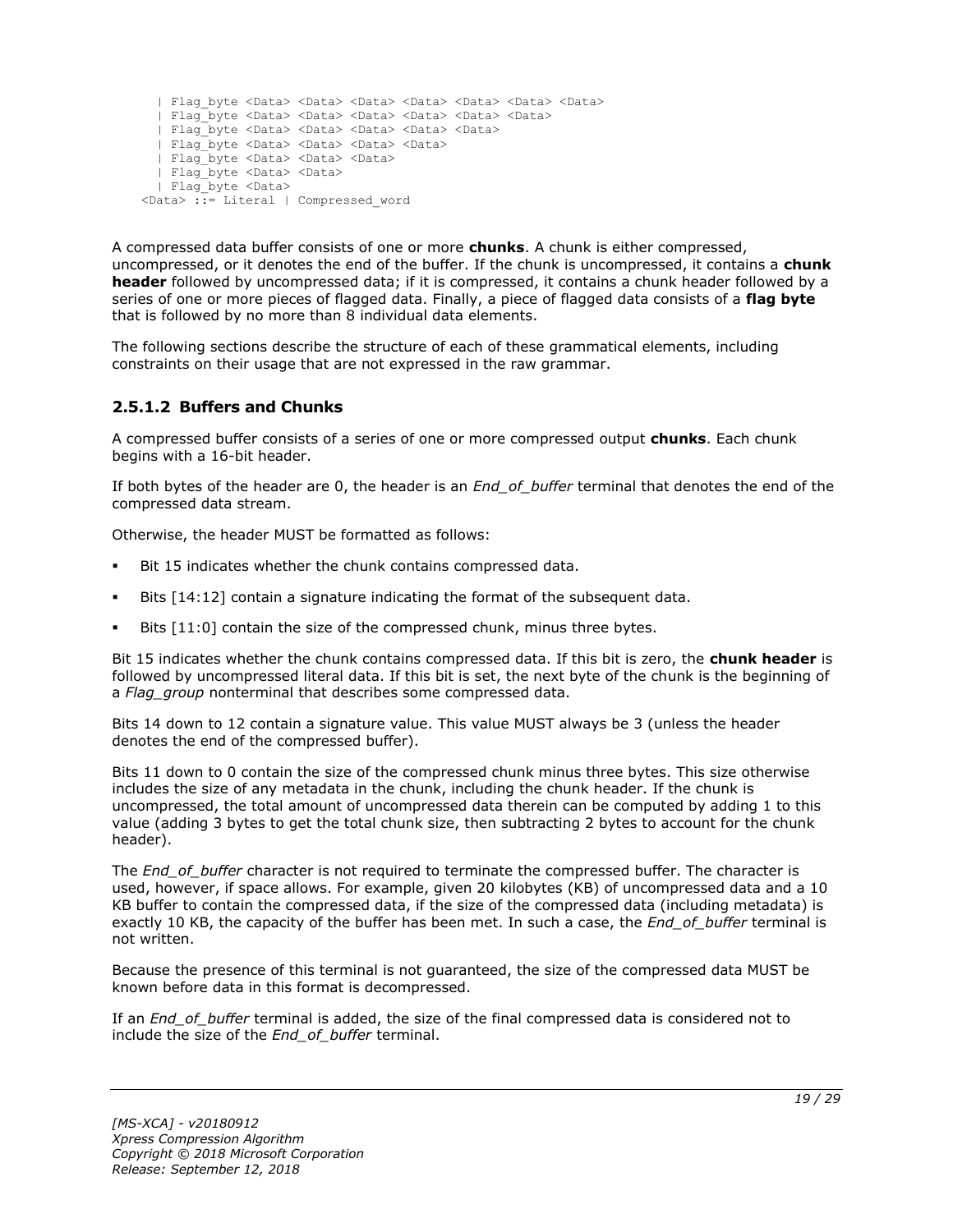#### <span id="page-19-0"></span>**2.5.1.3 Flag Groups**

If a **chunk** is compressed, its **chunk header** is immediately followed by the first byte of a *Flag\_group* nonterminal.

A **flag group** consists of a **flag byte** followed by zero or more data elements. Each data element is either a single literal byte or a two-byte compressed word. The individual bits of a **flag byte**, taken from low-order bits to high-order bits, specify the formats of the subsequent data elements (such that bit 0 corresponds to the first data element, bit 1 to the second, and so on). If the bit corresponding to a data element is set, the element is a two-byte compressed word; otherwise, it is a one-byte literal.

#### <span id="page-19-1"></span>**2.5.1.4 Data Elements**

A data element MUST either be an uncompressed literal or a compressed word. An uncompressed literal is a byte of data that was not compressed and can therefore be treated as part of the uncompressed data stream. A compressed word is a two-byte value that contains a length and a displacement and whose format varies depending on the portion of the data that is being processed.

Each compressed word consists of a D-bit displacement in the high-order bits and an L-bit length in the low-order bits, subject to the constraints that  $4 \leq D \leq 12$ ,  $4 \leq L \leq 12$ , and  $D + L = 16$ . The displacement in a compressed word is the difference between the current location in the uncompressed data (either the current read point when compressing or the current write point when decompressing) and the location of the uncompressed data corresponding to the compressed word, minus one byte. The length is the amount of uncompressed data that can be found at the appropriate displacement, minus three bytes. While using the compressed buffers, the stored displacement must be incremented by 1 and the stored length must be incremented by 3, to get the actual displacement and length.

For example, the input data for a given compression consists of the following stream:

F F G A A G F E D D E F F E E | F F G A A G F E D D E F E D D

In this case, the data prior to the vertical bar has already been compressed. The next 12 characters of the input stream match the first 12 characters of the data that was already compressed. Moreover, the distance from the current input pointer to the start of this matching string is 15 characters. This can be described by the  $\langle$ displacement, length> pair of  $\langle$ 15, 12>.

Decompression of this data produces the first portion of the input stream:

F F G A A G F E D D E F F E E |

The next data element is a <15,  $12$  bisplacement-length pair. The start of the uncompressed data is 15 characters behind the last character in the already uncompressed data, and the length of the data to read is 12 characters. Decompression results in the following buffer.

F F G A A G F E D D E F F E E F F G A A G F E D D E F |

This matches the original data stream.

F F G A A G F E D D E F F E E F F G A A G F E D D E F E D D

The sizes of the displacement and length fields of a compressed word vary with the amount of uncompressed data in the current chunk that has already been processed. The format of a given compressed word is determined as follows: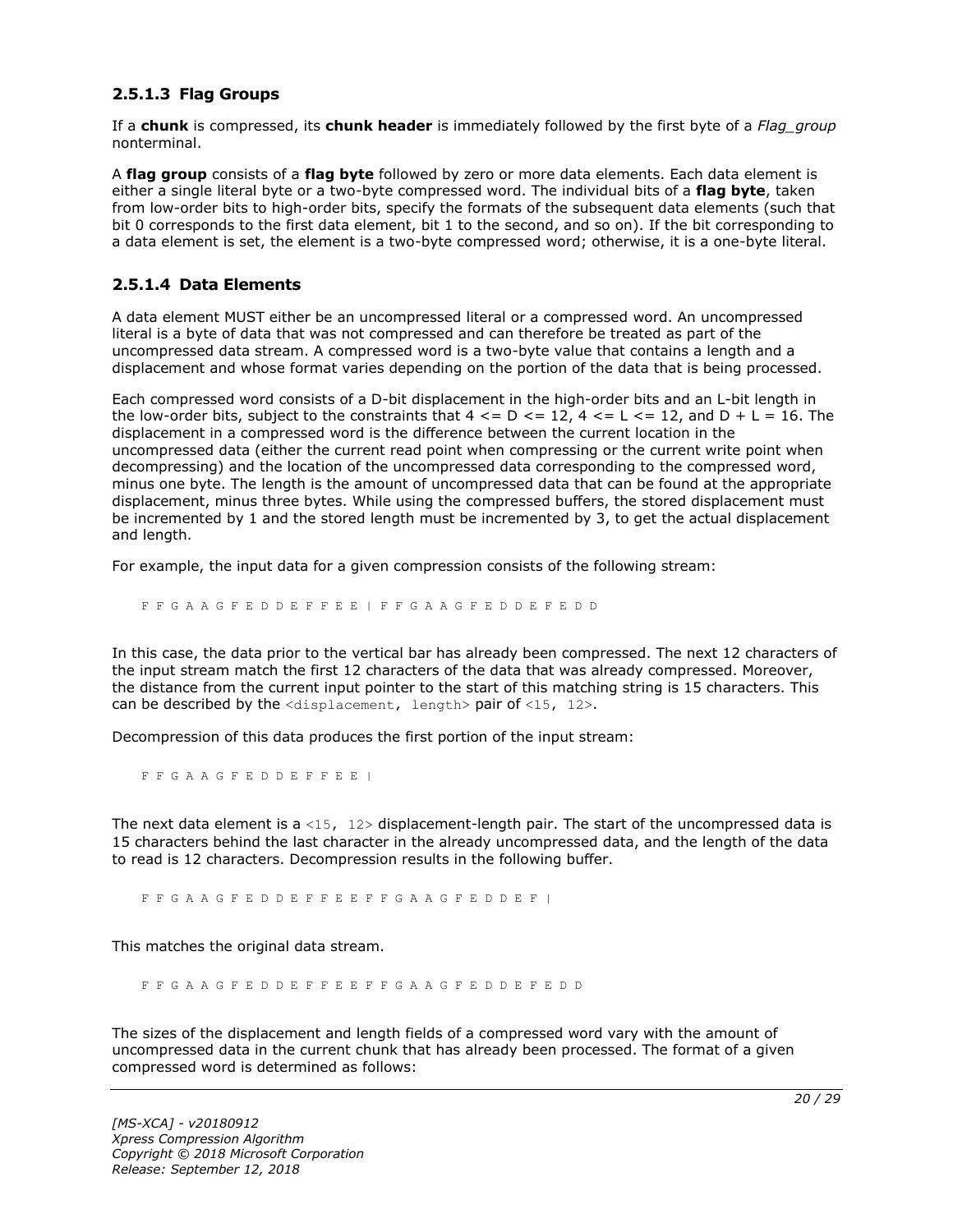Let U be the amount of uncompressed data that has already been processed in the current chunk (either the amount that has been read when compressing data or the amount that has been written when decompressing data).

Note that U depends on the offset from the start of a chunk and not the offset from the beginning of the uncompressed data.

Then let M be the largest value in  $[4...12]$  such that  $2^{M-1} < U$ , or 4 if there is no such value.

A compressed word then has the format  $D = M$  and  $L = 16 - M$ , with the displacement occupying D high-order bits and the length occupying L low-order bits.

# <span id="page-20-0"></span>**2.5.2 Initialization**

None.

### <span id="page-20-1"></span>**2.5.3 Processing Rules**

Input streams are compressed in units of 4096 bytes. The process of creating a chunk is complete if at least 4096 bytes of data or the remainder of the input buffer is compressed. If the data remains in the input buffer, the processing of a new chunk is started.

Lempel-Ziv compression does not require that the entirety of the data to which a compressed word refers actually be in the uncompressed buffer when the word is processed. In other words, it is not required that  $(U -$  displacement + length  $U$ . Therefore, when processing a compressed word, data MUST be copied from the start of the uncompressed target region to the end—that is, the byte at (U – displacement) MUST be copied first, then  $(U -$  displacement  $+ 1)$ , and so on, because the compressed word might refer to data that will be written during decompression.

Some of the bits in a flag byte might not be used. To process compressed buffers, the size of the compressed chunk that is stored in the chunk header MUST be used to determine the position of the last valid byte in the chunk. The size value MUST ignore flag bits that correspond to bytes outside the chunk.

#### <span id="page-20-2"></span>**2.5.4 Processing**

For a discussion of [LZ77](#page-4-4) processing similar to that of the LZNT1 variant, see sections [2.3](#page-14-0) and [2.4](#page-15-0) on Plain LZ77 compression and decompression.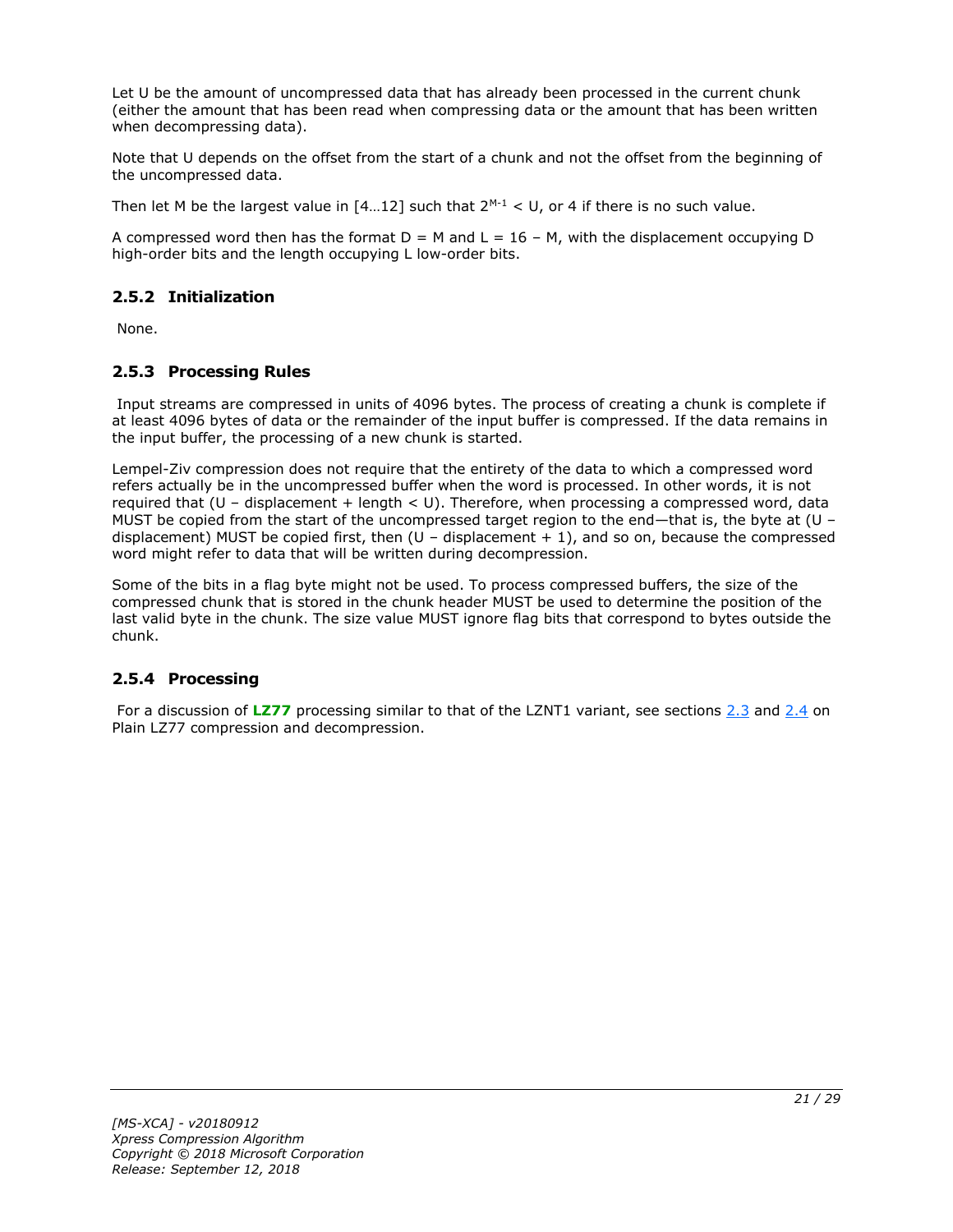# <span id="page-21-0"></span>**3 Algorithm Examples**

# <span id="page-21-1"></span>**3.1 LZ77**

With the Plain LZ77 variant of the algorithm, the uncompressed ASCII string abcdefghijklmnopgrstuvwxyz is compressed as follows, in hexadecimal.

3f 00 00 00 61 62 63 64 65 66 67 68 69 6a 6b 6c 6d 6e 6f 70 71 72 73 74 75 76 77 78 79 7a

The first 4 bytes encode the first 32 literal or match flags (in this case, 26 zero bits, representing the 26 literals to follow, then 6 one bits, because any extra flag bits are ones). The next 26 bytes are the ASCII representation of the input string.

The uncompressed input is the 300-byte ASCII string:

abcabcabcabcabcabcabcabcabcabcabcabcabcabcabcabcabcabcabcabcabcabcabcabcabcabcabcabcabcabcabc abcabcabcabcabcabcabcabcabcabcabcabcabcabcabcabcabcabcabcabcabcabcabcabcabcabcabcabcabcabcabc abcabcabcabcabcabcabcabcabcabcabcabcabcabcabcabcabcabcabcabcabcabcabcabcabcabcabcabcabcabcabc abcabcabcabcabcabcabc

In this case, using Plain LZ77, those 300 bytes are encoded as follows:

ff ff ff 1f 61 62 63 17 00 0f ff 26 01

This is the encoding of abc [match: distance =  $3$ , length = 297].

#### <span id="page-21-2"></span>**3.2 LZ77+Huffman**

The uncompressed ASCII string abcdefghijklmnopqrstuvwxyz is compressed as a sequence of literals, as follows, in hexadecimal.

00 00 00 00 00 00 00 00 00 00 00 00 00 00 00 00 00 00 00 00 00 00 00 00 00 00 00 00 00 00 00 00 00 00 00 00 00 00 00 00 00 00 00 00 00 00 00 00 50 55 55 55 55 55 55 55 55 55 55 45 44 04 00 00 00 00 00 00 00 00 00 00 00 00 00 00 00 00 00 00 00 00 00 00 00 00 00 00 00 00 00 00 00 00 00 00 00 00 00 00 00 00 00 00 00 00 00 00 00 00 00 00 00 00 00 00 00 00 00 00 00 00 00 00 00 00 00 00 04 00 00 00 00 00 00 00 00 00 00 00 00 00 00 00 00 00 00 00 00 00 00 00 00 00 00 00 00 00 00 00 00 00 00 00 00 00 00 00 00 00 00 00 00 00 00 00 00 00 00 00 00 00 00 00 00 00 00 00 00 00 00 00 00 00 00 00 00 00 00 00 00 00 00 00 00 00 00 00 00 00 00 00 00 00 00 00 00 00 00 00 00 00 00 00 00 00 00 00 00 00 00 00 00 00 00 00 00 00 00 00 00 00 00 00 00 00 00 00 00 00 00 00 00 00 00 00 d8 52 3e d7 94 11 5b e9 19 5f f9 d6 7c df 8d 04 00 00 00 00

The first 256 bytes represent the **[Huffman code](#page-4-8)** lengths. In this case, most of these values are zero because those symbols are not used. The few nonzero values represent the code lengths (5 bits or 4 bits in this case) of the literal symbols corresponding to the ASCII characters of the lowercase alphabet, as well as the end-of-file (EOF) symbol (symbols index 256). The last few bytes in the buffer are the Huffman encoding of the string abcdefghijklmnopgrstuvwxyz[EOF].

The uncompressed data is the following 300-byte ASCII string:

abcabcabcabcabcabcabcabcabcabcabcabcabcabcabcabcabcabcabcabcabcabcabcabcabcabcabcabcabcabcabc abcabcabcabcabcabcabcabcabcabcabcabcabcabcabcabcabcabcabcabcabcabcabcabcabcabcabcabcabcabcabc abcabcabcabcabcabcabcabcabcabcabcabcabcabcabcabcabcabcabcabcabcabcabcabcabcabcabcabcabcabcabc abcabcabcabcabcabcabc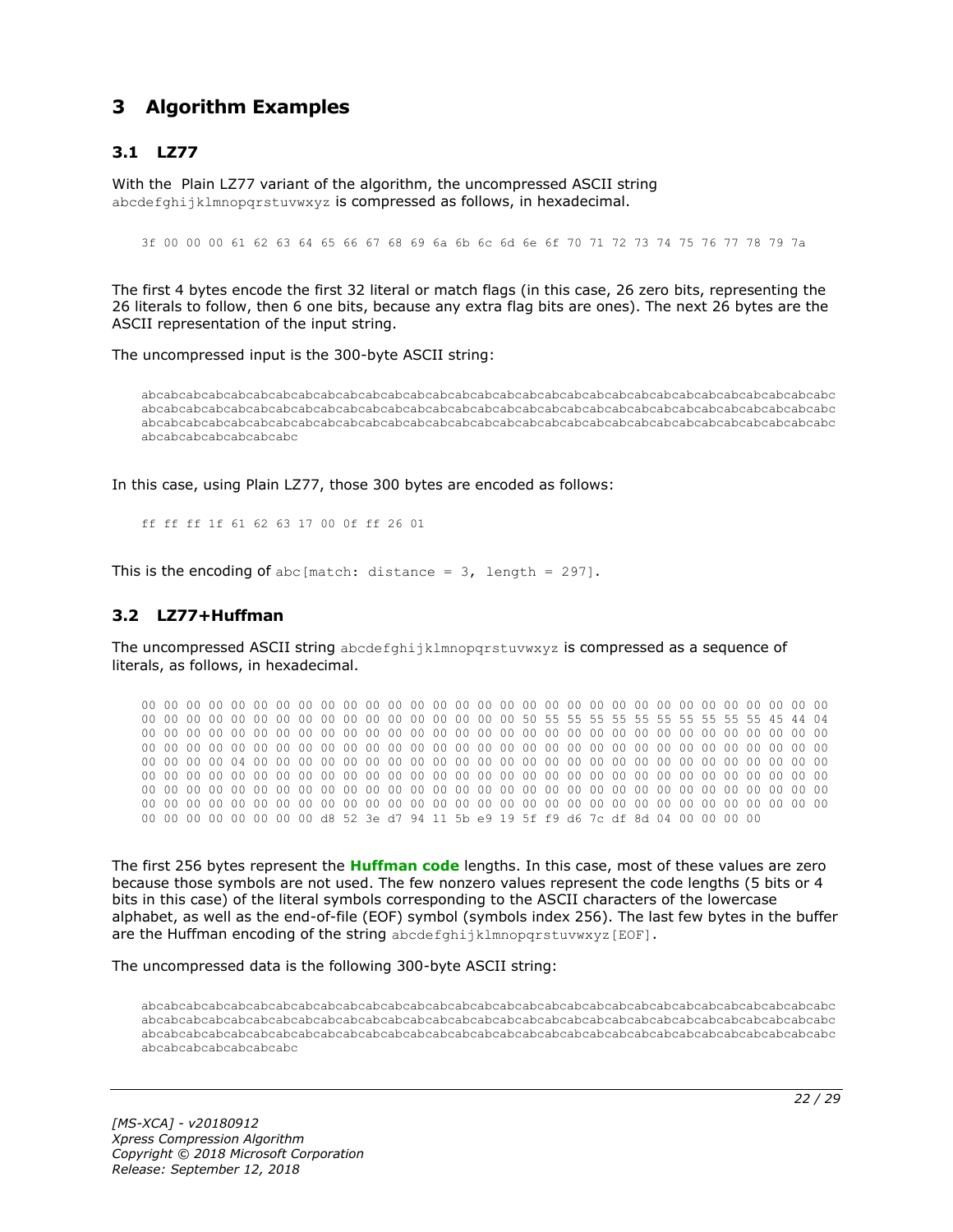#### The LZ77+Huffman algorithm encodes it as follows:

00 00 00 00 00 00 00 00 00 00 00 00 00 00 00 00 00 00 00 00 00 00 00 00 00 00 00 00 00 00 00 00 00 00 00 00 00 00 00 00 00 00 00 00 00 00 00 00 30 23 00 00 00 00 00 00 00 00 00 00 00 00 00 00 00 00 00 00 00 00 00 00 00 00 00 00 00 00 00 00 00 00 00 00 00 00 00 00 00 00 00 00 00 00 00 00 00 00 00 00 00 00 00 00 00 00 00 00 00 00 00 00 00 00 00 00 00 00 00 00 00 00 00 00 00 00 00 00 02 00 00 00 00 00 00 00 00 00 00 00 00 00 00 20 00 00 00 00 00 00 00 00 00 00 00 00 00 00 00 00 00 00 00 00 00 00 00 00 00 00 00 00 00 00 00 00 00 00 00 00 00 00 00 00 00 00 00 00 00 00 00 00 00 00 00 00 00 00 00 00 00 00 00 00 00 00 00 00 00 00 00 00 00 00 00 00 00 00 00 00 00 00 00 00 00 00 00 00 00 00 00 00 00 00 00 00 00 00 00 00 00 00 00 00 00 00 00 00 00 00 00 00 00 00 00 00 a8 dc 00 00 ff 26 01

The first 256 bytes are the Huffman code lengths. The nonzero symbols are the literals 'a', 'b', and 'c'; the EOF symbol; and one match symbol. The last few bytes encode abc[match: distance=3, length=297][EOF]. This example illustrates how long match lengths are encoded. In the last bytes of the compressed data, note the calculation  $0x126 = 294 = 297 - 3$ . Because it is the minimum match length, 3 is subtracted from each match length before it is encoded.

#### <span id="page-22-0"></span>**3.3 LZNT1**

The following shows an example of **[LZ77](#page-4-4)** compression in which the compressed word references data that is not wholly contained in the uncompressed buffer at the time when the word is processed. In this scenario, the compressed word is processed by copying data from the start of the uncompressed target region to the end.

The following ANSI string, including the terminal NUL, is 142 bytes in length.

F# F# G A A G F# E D D E F# F# E E F# F# G A A G F# E D D E F# E D D E E F# D E F# G F# D E F# G F# E D E A F# F# G A A G F# E D D E F# E D D

The algorithm, using the standard compression engine, produces the following hexadecimal output with a length of 59 bytes.

| 0x00000000: 38 b0 88 46 23 20 00 20 |  |  |  |  |
|-------------------------------------|--|--|--|--|
| 0x00000008: 47 20 41 00 10 a2 47 01 |  |  |  |  |
| 0x00000010: a0 45 20 44 00 08 45 01 |  |  |  |  |
| 0x00000018: 50 79 00 c0 45 20 05 24 |  |  |  |  |
| 0x00000020: 13 88 05 b4 02 4a 44 ef |  |  |  |  |
| 0x00000028: 03 58 02 8c 09 16 01 48 |  |  |  |  |
| 0x00000030: 45 00 be 00 9e 00 04 01 |  |  |  |  |
| 0x00000038: 18 90 00                |  |  |  |  |

The compressed data is contained in a single chunk. The chunk header, interpreted as a 16-bit value, is 0xB038. Bit 15 is 1, so the chunk is compressed; bits 14 through 12 are the correct signature value (3); and bits 11 through 0 are decimal 56, so the chunk is 59 bytes in size.

The next byte, 0x88, is a flag byte. Bits 0, 1, and 2 of this byte are clear, so the next 3 bytes are not compressed. They are 0x46 ('F'), 0x23 ('#'), and 0x20 (a space). The output stream now contains "F# ".

Bit 3 of the flag byte is set, however, so the next two bytes are part of a compressed word; in this case, that word is 0x2000. Here, the offset from the start of the uncompressed data, U, is 3 bytes; there is no value M such that M  $> = 4$  and  $2^{M-1} < U$ , so the compressed word has 4 bits of displacement and 12 bits of length. The stored displacement is 2 (0010) and the stored length is 0 (0000 0000 0000); the actual displacement is 3 (2 + 1 = 3) and the length is 3 (0 + 3 = 3). The next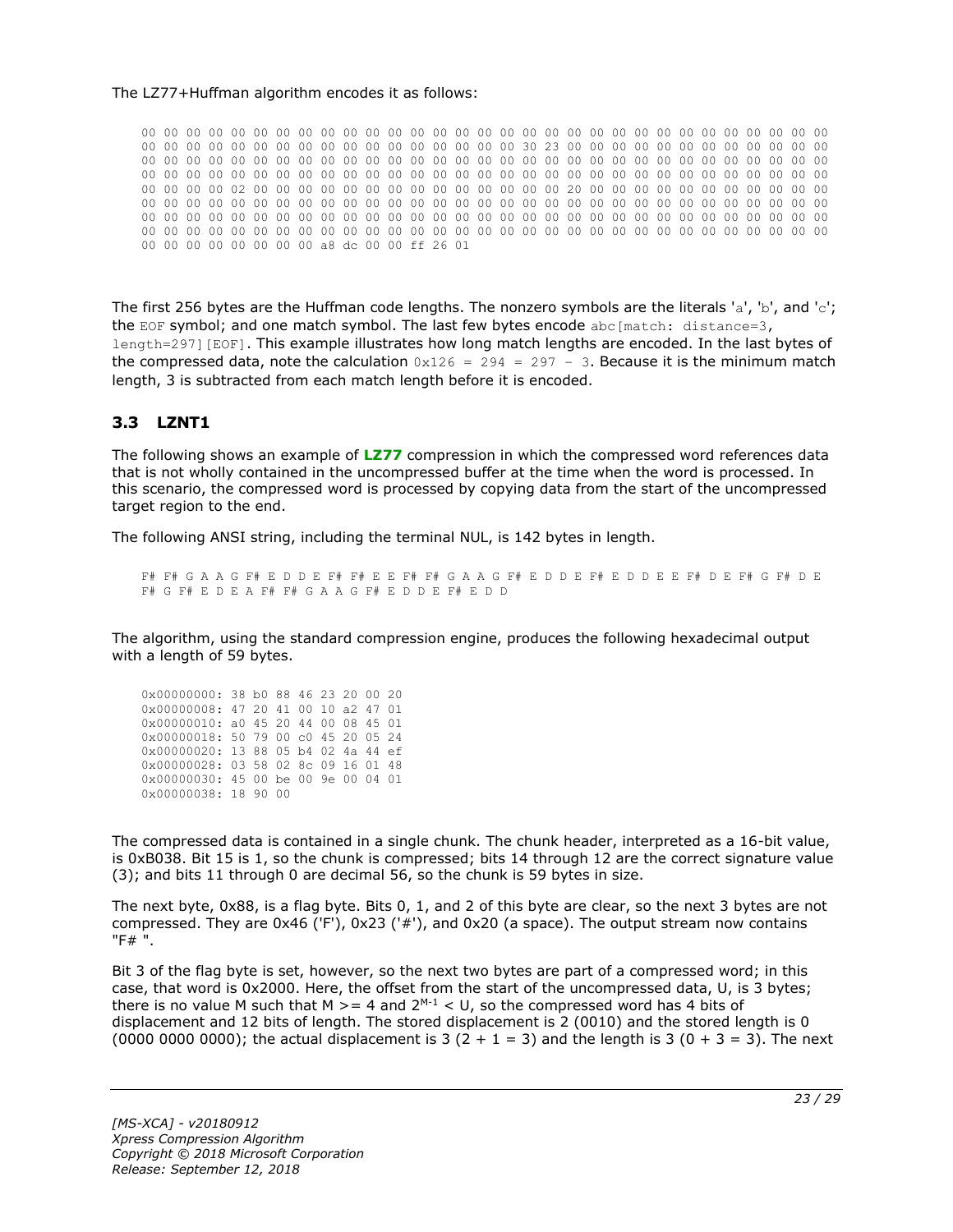3 characters of uncompressed data are "F# ", which results in an uncompressed string of length 6: "F# F# ".

Bits 4 through 6 of the flag byte are clear, so the next three bytes are literals: 0x47 ('G'), 0x20 (a space), and 0x41 ('A'). The string is now "F# F# G A". Bit 7 is set, so the next two bytes are a compressed word, 0x1000. The offset from the start of the chunk is 9 bytes, so the compressed word once again has 4 bits of displacement and 12 bits of length. The stored displacement is 1 (0001) and the stored length is 0 (0000 0000 0000); thus, the final displacement is 2 (1 + 1 = 2) and the final length is  $3(0 + 3 = 3)$ .

This is a case in which the current uncompressed length (9 bytes) minus the displacement plus the length (10 bytes) actually exceeds the amount of uncompressed data, so character-by-character copying from the beginning of the displaced region is important. The first character is a space, so the string is "F# F# G A "; the next character is an A, resulting in "F# F# G A A"; and the next is the space that was just written, resulting in "F# F# G A A ".

The rest of the decompression proceeds similarly.

The final flag byte is located at offset 0x37. This is the 56th byte of compressed data; only three bytes remain. The flag byte is 0x01, so the next two bytes are a single compressed word. The final byte is a literal value, 0x00. The remainder of the flag byte is ignored because no data remains in the buffer.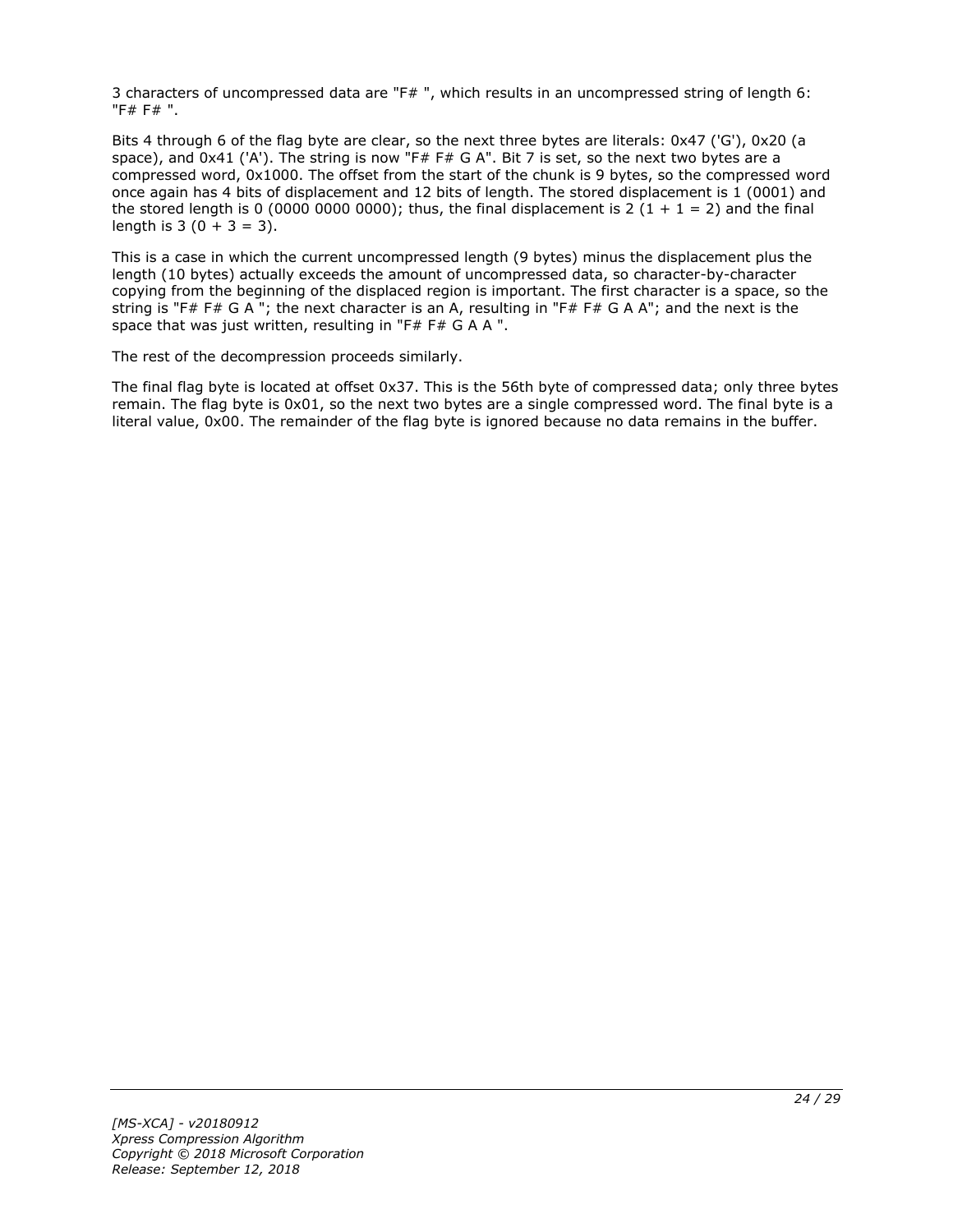# <span id="page-24-0"></span>**4 Security**

# <span id="page-24-1"></span>**4.1 Security Considerations for Implementers**

Implementers of the decompression method need to ensure that their code fails correctly on invalid input instead of overwriting memory locations outside the caller's output buffer. Implementers need to assume that the input buffer could be corrupted or might be maliciously constructed to cause the decompression function to read or write outside the buffers it is provided. A particularly subtle case involves guarding against integer/pointer overflow bugs when the input buffer contains long match lengths.

# <span id="page-24-2"></span>**4.2 Index of Security Parameters**

None.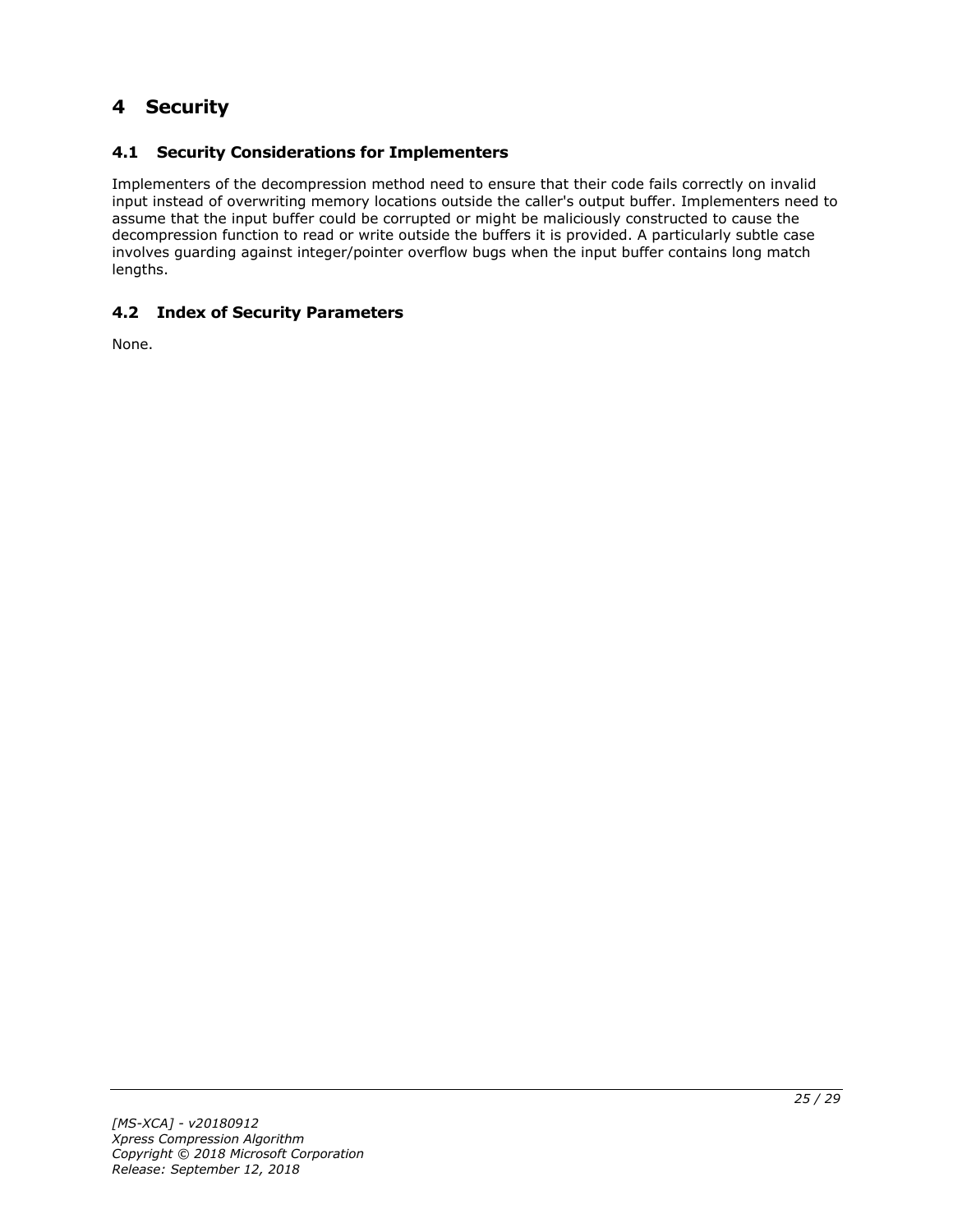# <span id="page-25-0"></span>**5 Appendix A: Product Behavior**

The information in this specification is applicable to the following Microsoft products or supplemental software. References to product versions include updates to those products.

- Windows 2000 operating system
- Windows XP operating system
- Windows Server 2003 operating system
- Windows Server 2003 R2 operating system
- Windows Vista operating system
- Windows Server 2008 operating system
- Windows 7 operating system
- Windows Server 2008 R2 operating system
- Windows 8 operating system
- Windows Server 2012 operating system
- Windows 10 operating system
- Windows Server 2016 operating system
- Windows Server operating system
- Windows Server 2019 operating system

Exceptions, if any, are noted in this section. If an update version, service pack or Knowledge Base (KB) number appears with a product name, the behavior changed in that update. The new behavior also applies to subsequent updates unless otherwise specified. If a product edition appears with the product version, behavior is different in that product edition.

Unless otherwise specified, any statement of optional behavior in this specification that is prescribed using the terms "SHOULD" or "SHOULD NOT" implies product behavior in accordance with the SHOULD or SHOULD NOT prescription. Unless otherwise specified, the term "MAY" implies that the product does not follow the prescription.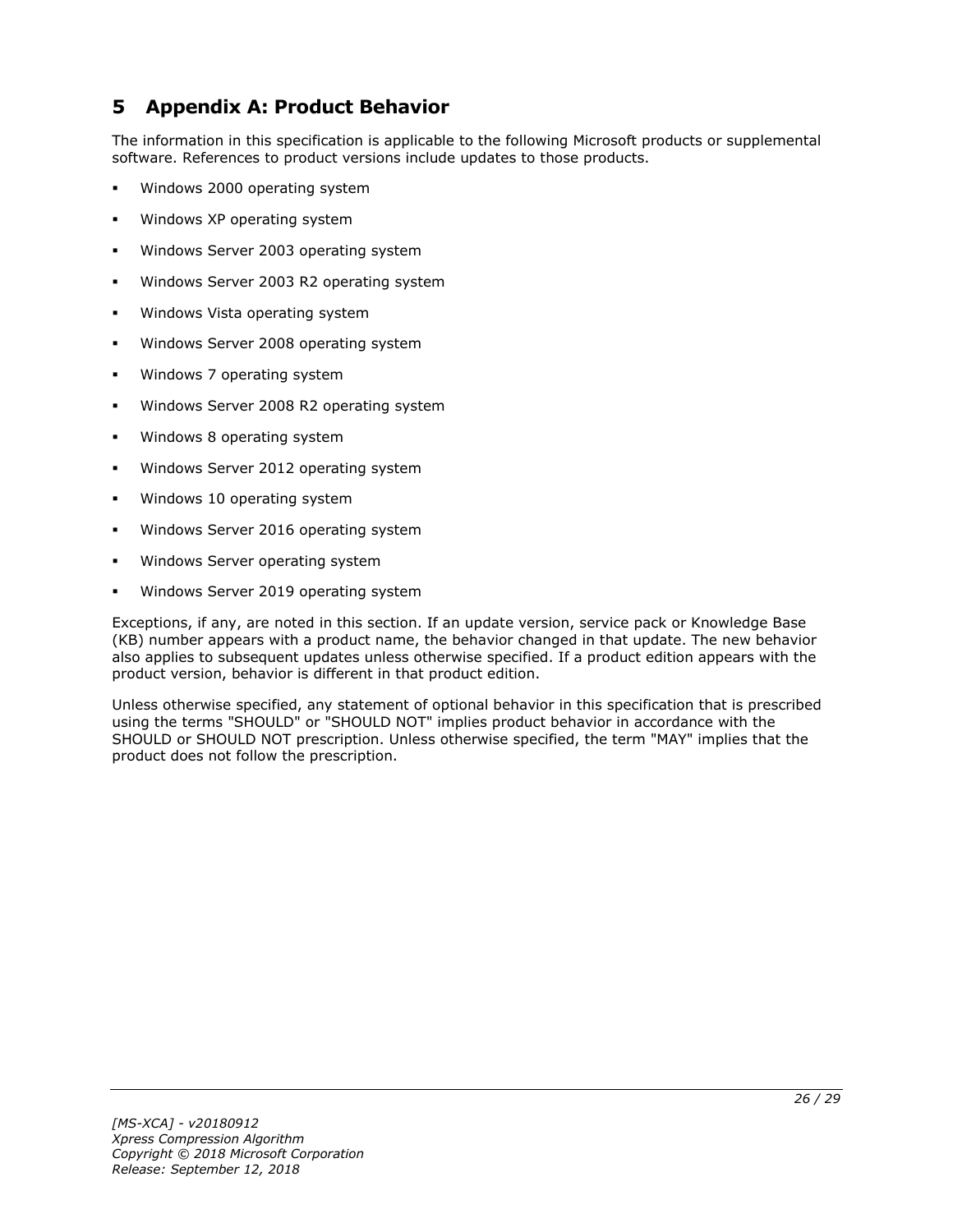# <span id="page-26-0"></span>**6 Change Tracking**

This section identifies changes that were made to this document since the last release. Changes are classified as Major, Minor, or None.

The revision class **Major** means that the technical content in the document was significantly revised. Major changes affect protocol interoperability or implementation. Examples of major changes are:

- A document revision that incorporates changes to interoperability requirements.
- A document revision that captures changes to protocol functionality.

The revision class **Minor** means that the meaning of the technical content was clarified. Minor changes do not affect protocol interoperability or implementation. Examples of minor changes are updates to clarify ambiguity at the sentence, paragraph, or table level.

The revision class **None** means that no new technical changes were introduced. Minor editorial and formatting changes may have been made, but the relevant technical content is identical to the last released version.

The changes made to this document are listed in the following table. For more information, please contact [dochelp@microsoft.com.](mailto:dochelp@microsoft.com)

| <b>Section</b>                    | <b>Description</b>                                               | <b>Revision</b><br>class |  |
|-----------------------------------|------------------------------------------------------------------|--------------------------|--|
| 5 Appendix A: Product<br>Behavior | Added Windows Server 2019 to the list of applicable<br>products. | Major                    |  |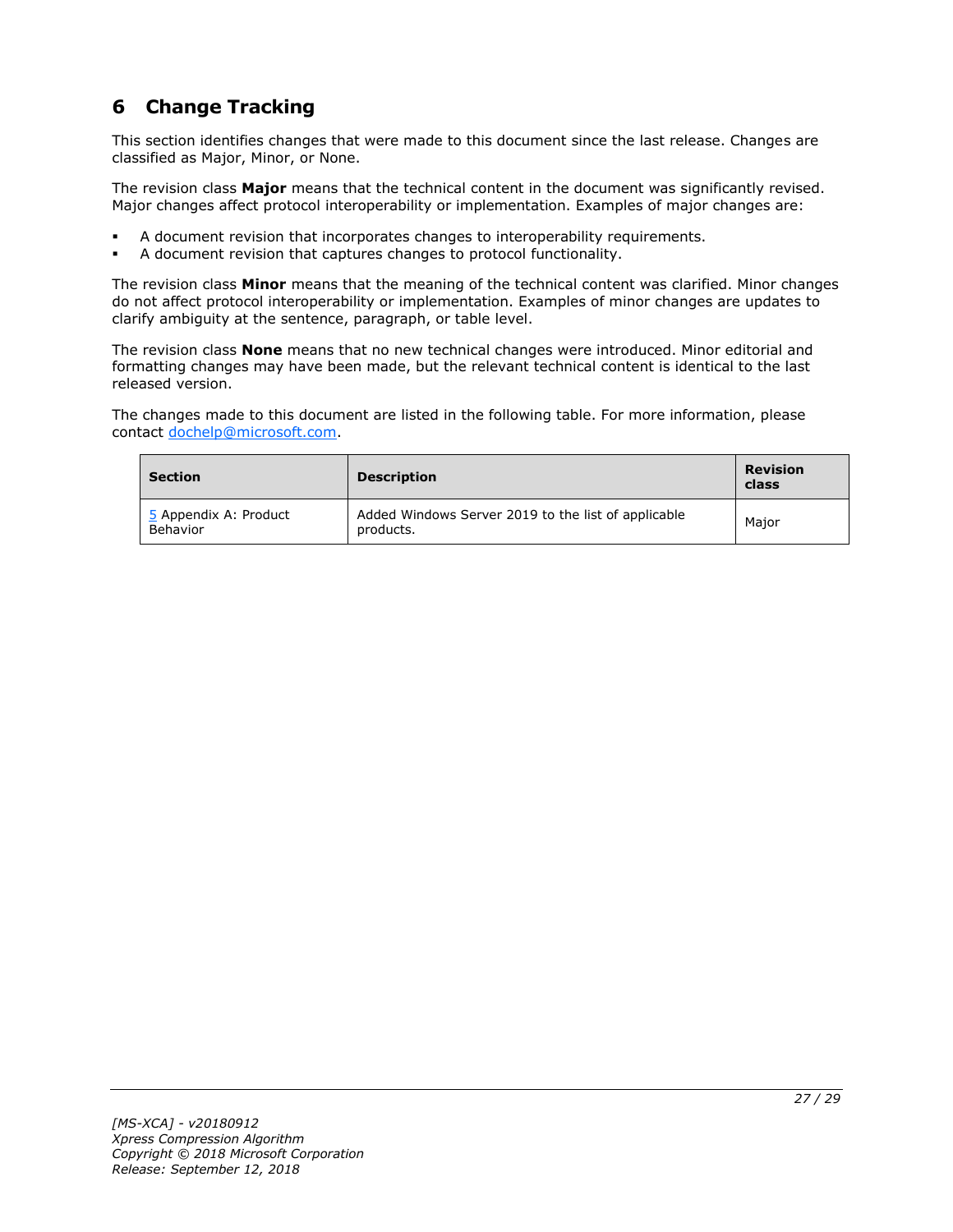# <span id="page-27-0"></span>**7 Index**

### **A**

Abstract data model [LZ77+Huffman compression algorithm](#page-6-2) 7 **[LZNT1](#page-17-1) 18**  [plain LZ77 compression algorithm](#page-14-1) 15 [plain LZ77 decompression algorithm](#page-15-1) 16 [Applicability](#page-5-3) 6

# **C**

[Change tracking](#page-26-0) 27

### **D**

Data model - abstract [LZ77+Huffman compression algorithm](#page-6-2) 7 [LZ77+Huffman decompression algorithm](#page-12-1) 13 [plain LZ77 compression algorithm](#page-14-1) 15 [plain LZ77 decompression algorithm](#page-15-1) 16

#### **E**

Examples [LZ77](#page-21-1) 22 [LZ77+Huffman](#page-21-2) 22 [LZNT1](#page-22-0) 23

### **G**

[Glossary](#page-4-1) 5

# **I**

Implementer - [security considerations](#page-24-1) 25 [Index of security parameters](#page-24-2) 25 [Informative references](#page-5-0) 6 Initialization [LZ77+Huffman compression algorithm](#page-6-3) 7 [LZ77+Huffman decompression algorithm](#page-12-2) 13 [LZNT1](#page-20-0) 21 [plain LZ77 compression algorithm](#page-14-2) 15 [plain LZ77 decompression algorithm](#page-15-2) 16 [Introduction](#page-4-0) 5

#### **L**

[LZ77 example](#page-21-1) 22 LZ77+Huffman Compression [overview](#page-6-1) 7 LZ77+Huffman compression algorithm [abstract data model](#page-6-2) 7 [initialization](#page-6-3) 7 [overview](#page-6-1) 7 phases [final encoding](#page-10-0) 11 [Huffman code construction](#page-9-0) 10 [LZ77](#page-6-6) 7 [processing rules](#page-6-4) 7 LZ77+Huffman decompression algorithm [abstract data model](#page-12-1) 13

 [initialization](#page-12-2) 13 [processing](#page-13-0) 14 [processing rules](#page-12-3) 13 [LZ77+Huffman example](#page-21-2)[LZNT1 algorithm abstract data model](#page-17-1)[LZNT1 algorithm buffer format](#page-17-2)[LZNT1 algorithm details](#page-17-0)[LZNT1 algorithm initialization](#page-20-0)[LZNT1 algorithm processing](#page-20-2)[LZNT1 algorithm processing rules](#page-20-1)[LZNT1 example](#page-22-0) 23

#### **N**

[Normative references](#page-4-3) 5

#### **O**

[Overview \(synopsis\)](#page-5-1) 6

#### **P**

Parameters - [security index](#page-24-2) 25 Phases - LZ77+Huffman compression algorithm [final encoding](#page-10-0) 11 [Huffman code construction](#page-9-0) 10 [LZ77](#page-6-6) 7 Plain LZ77 compression algorithm [abstract data model](#page-14-1) 15 [initialization](#page-14-2) 15 [processing](#page-14-4) 15 [processing rules](#page-14-3) 15 Plain LZ77 decompression algorithm [abstract data model](#page-15-1) 16 [initialization](#page-15-2) 16 [processing](#page-16-1) 17 [processing rules](#page-16-0) 17 Processing [LZ77+Huffman decompression algorithm](#page-13-0) 14 [LZNT1](#page-20-2) 21 [plain LZ77 compression algorithm](#page-14-4) 15 [plain LZ77 decompression algorithm](#page-16-1) 17 Processing rules [LZ77+Huffman compression algorithm](#page-6-4) 7 [LZ77+Huffman decompression algorithm](#page-12-3) 13 **[LZNT1](#page-20-1) 21**  [plain LZ77 compression algorithm](#page-14-3) 15 [plain LZ77 decompression algorithm](#page-16-0) 17 [Product behavior](#page-25-0) 26

#### **R**

References [informative](#page-5-0) 6 [normative](#page-4-3) 5 [Relationship to protocols and other algorithms](#page-5-2) 6

#### **S**

**Security** [implementer considerations](#page-24-1) 25

*[MS-XCA] - v20180912 Xpress Compression Algorithm Copyright © 2018 Microsoft Corporation Release: September 12, 2018*